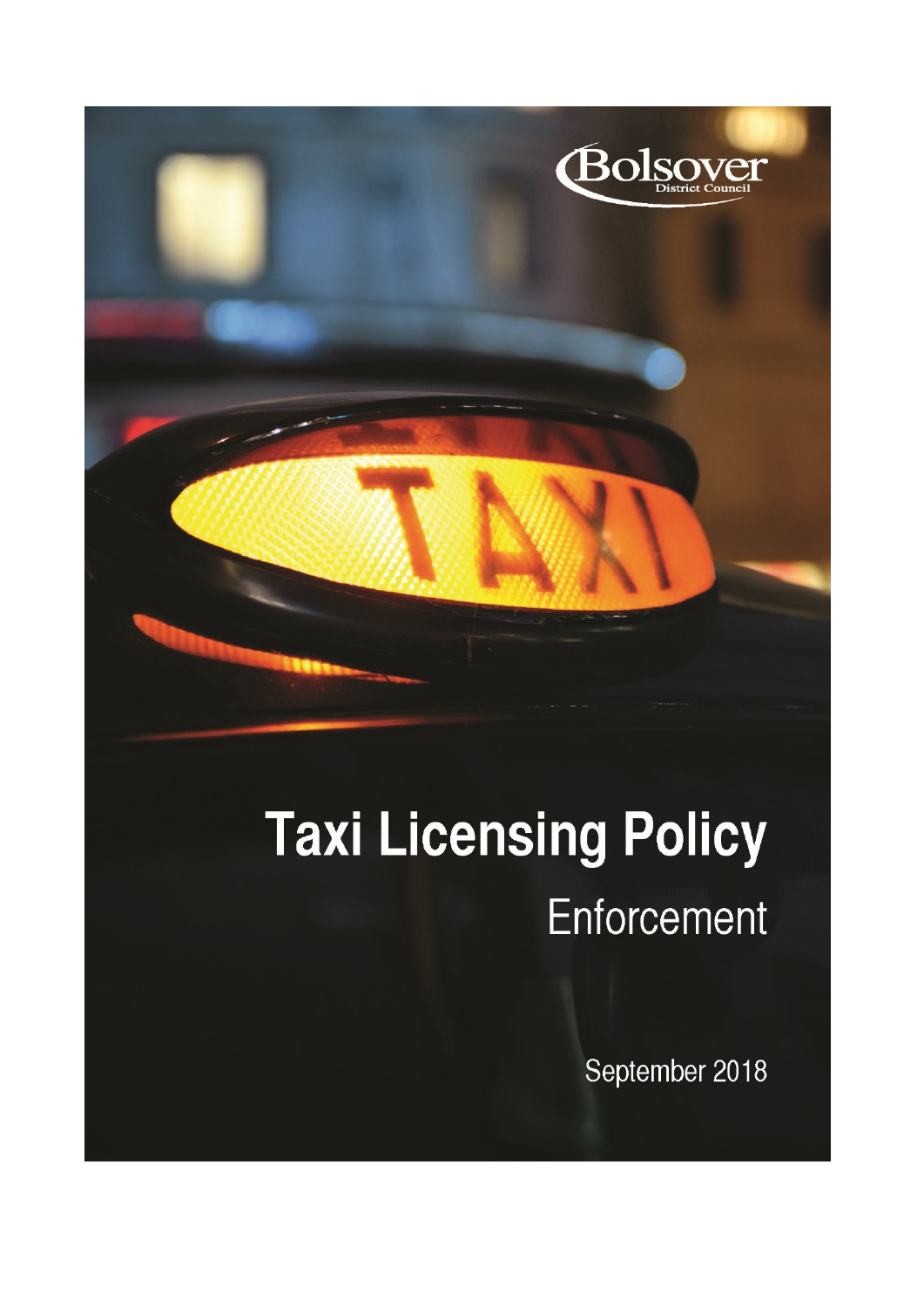# **CONTROL SHEET FOR TAXI LICENSING POLICY: ENFORCEMENT**

| <b>Policy Details</b>                                                                                                        | <b>Comments / Confirmation</b><br>(To be updated as the<br>document progresses) |
|------------------------------------------------------------------------------------------------------------------------------|---------------------------------------------------------------------------------|
| Policy title                                                                                                                 | <b>Taxi Licensing Policy:</b><br>Enforcement                                    |
| Current status - i.e. first draft,<br>version 2 or final version                                                             | <b>Draft</b>                                                                    |
| Policy author                                                                                                                | Solicitor/Environmental Health<br><b>Team Manager</b>                           |
| Location of policy - i.e. L-drive,<br>shared drive                                                                           | S Drive                                                                         |
| Member route for approval                                                                                                    | Committee                                                                       |
| Cabinet Member (if applicable)                                                                                               |                                                                                 |
| Equality Impact Assessment approval<br>date                                                                                  | 21.8.18                                                                         |
| Partnership involvement (if<br>applicable)                                                                                   |                                                                                 |
| Final policy approval route i.e.<br>Executive/ Council / Planning<br>Committee                                               | Council                                                                         |
| Date policy approved                                                                                                         |                                                                                 |
| Date policy due for review<br>(maximum three years)                                                                          |                                                                                 |
| Date policy forwarded to Strategy<br>and Performance (to include on<br>Intranet and Internet if applicable<br>to the public) | At discretion of officers<br>responsible for<br>implementation.                 |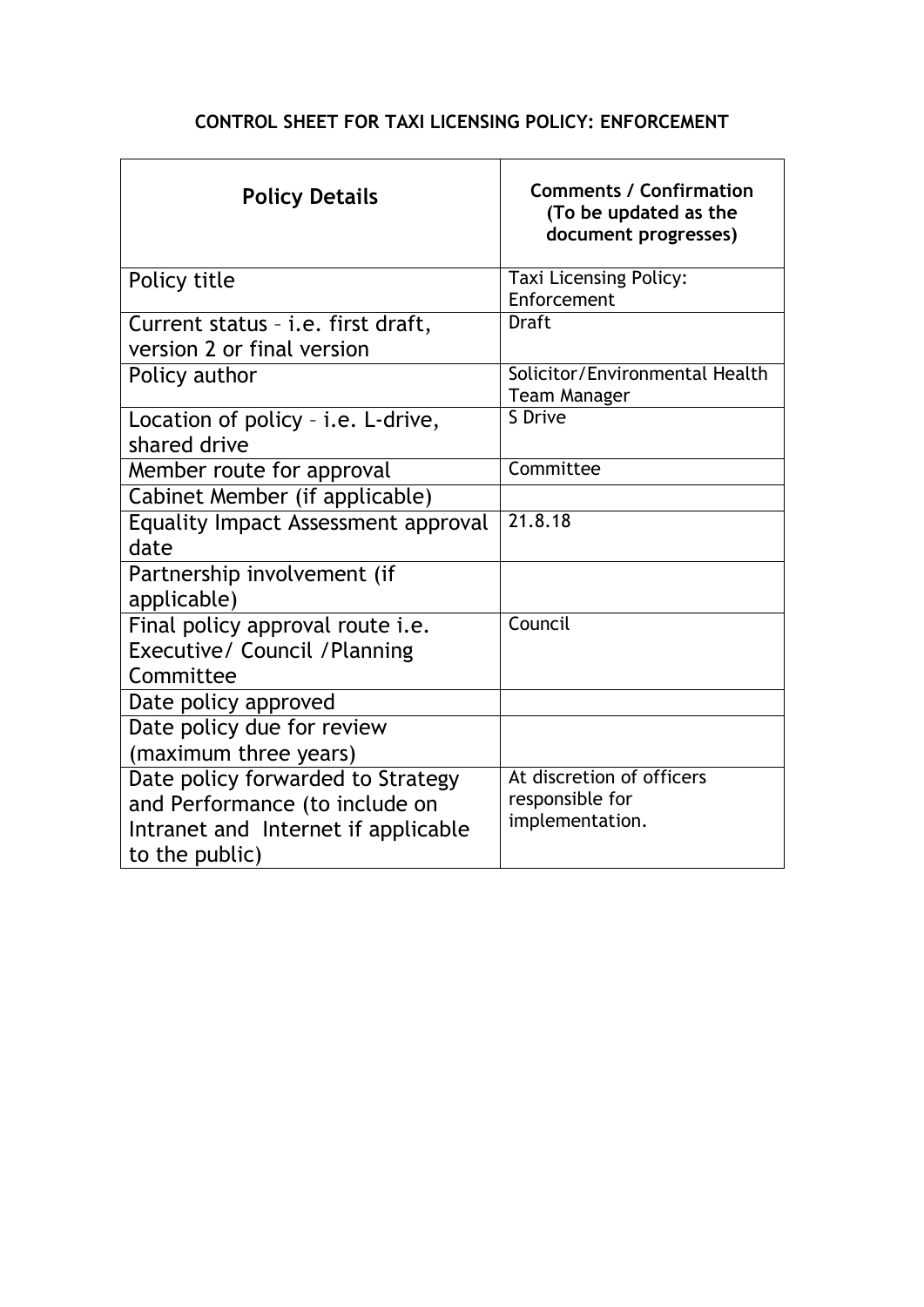# **CONTENTS**

| <b>ITEM</b>    |                                                                                                        | <b>PAGE</b> |
|----------------|--------------------------------------------------------------------------------------------------------|-------------|
| 1              | <b>Introduction</b>                                                                                    | 4           |
| $\mathbf 2$    | <b>Scope</b>                                                                                           | 5           |
| 3              | <b>Principles</b>                                                                                      | 5           |
| 4              | <b>Statement of Policy</b>                                                                             | 6           |
| 5              | <b>Responsibility for Implementation</b>                                                               | 12          |
| 6              | <b>Glossary of terms</b>                                                                               | 12          |
| $\overline{7}$ | <b>Appendices:</b>                                                                                     | 13          |
| A              | <b>POLICY GUIDELINES FOR DEALING WITH</b><br>OFFENCES COMMITTED DURING THE TERM OF A<br><b>LICENCE</b> | 14          |
| В              | <b>CATEGORIES OF MOTORING OFFENCES</b>                                                                 | 24          |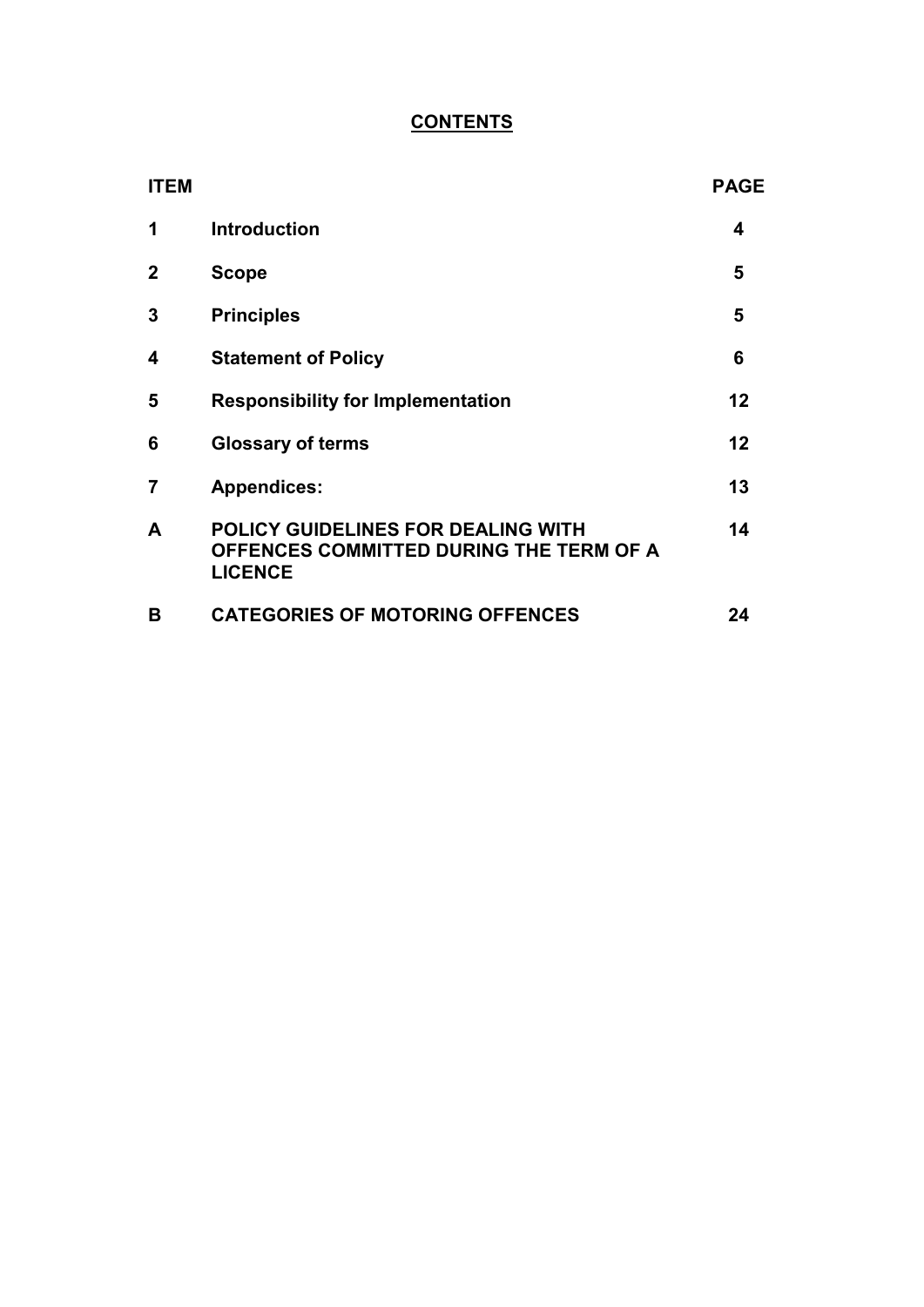# **POLICY**

## **1. Introduction**

## **1.1 BACKGROUND**

Bolsover District Council has a responsibility for licensing hackney carriages and private hire vehicles, drivers and operators within the district of Bolsover.

NB. Any reference in this Policy to notifying, informing or otherwise contacting the Council means contacting the Council's Licensing Section.

*Unless otherwise stated, where the term "Taxi" is used in this Policy it is a generic term including hackney carriages and private hire vehicles (which retain their specific meanings set out in the Glossary of Terms below).*

# **1.2 ROLE OF HACKNEY CARRIAGE AND PRIVATE HIRE VEHICLES**

Hackney carriage and private hire vehicles have a specific role to play in an integrated transport system. They are able to provide services in situations where public transport is either not available (for example in rural areas, or outside "normal" hours of operation such as in the evenings or on Sundays), or for those with mobility difficulties.

## **1.3 STATUTORY, BEST PRACTICE AND INDUSTRY GUIDANCE**

The Department for Transport has considered views about what constitutes "Best or Good Practice" and how licensing authorities can protect children and vulnerable adults, and has published both best practice (March 2010) and statutory guidance (July 2020).

In addition, the Institute of Licensing (Guidance on determining the suitability of applicants and licensees in – hackney and private hire trades), the Local Government Association and other bodies also produce guidance relating to taxi and private hire standards.

These documents have been used as an aid in shaping this policy. Regard has also been had to best practice learned from other local authorities.

## **1.4 CONSULTATION**

There are a number of groups and organisations that have an interest in the provision of hackney carriage and private hire vehicle services, including the trade itself, residents and enforcers, all of whom have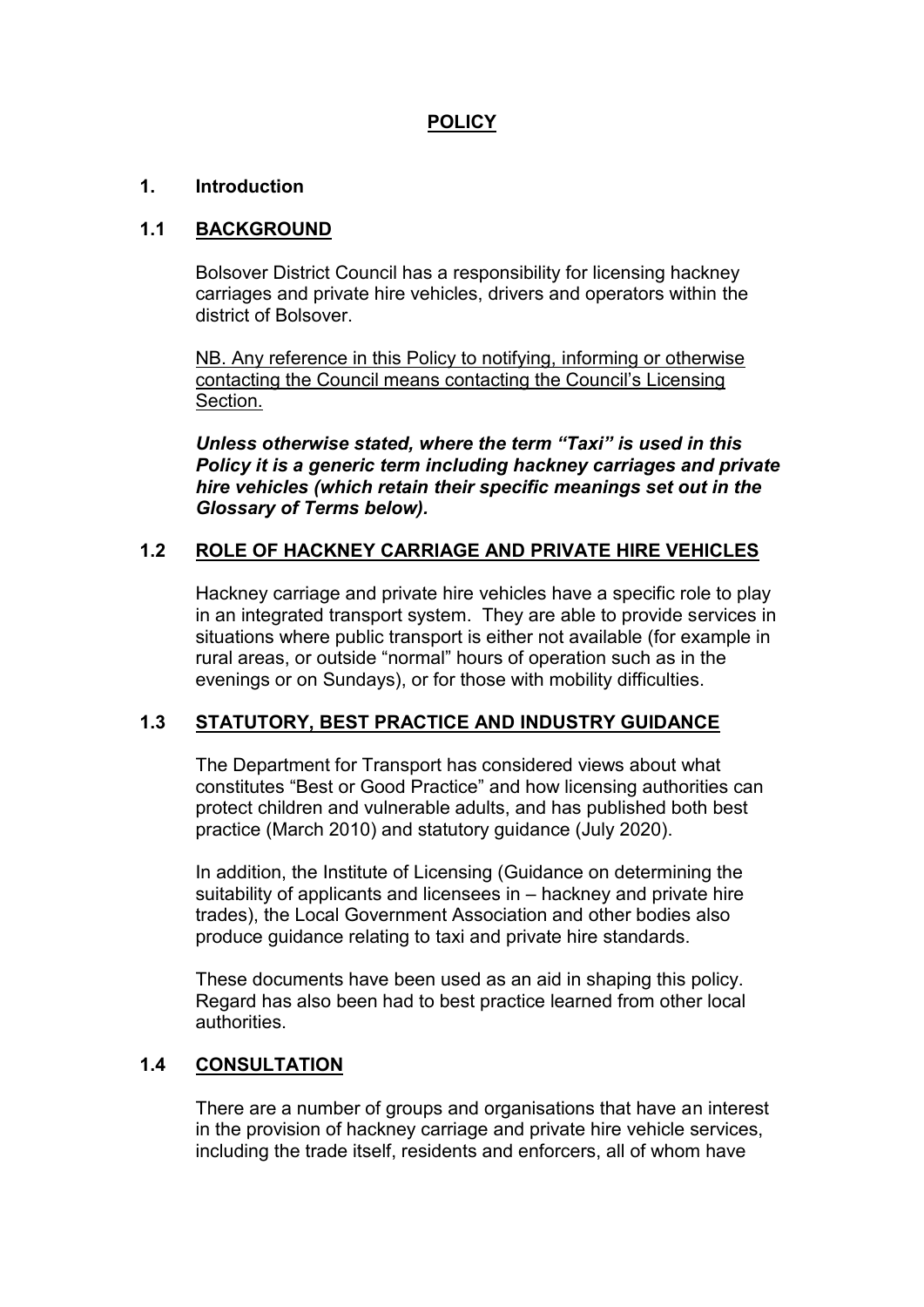views and concerns that require consideration. In drawing up this policy, the Council has consulted with the following -

This list is not definitive -

- Authorities who border Bolsover District Council
- Derbyshire County Council
- Other departments within Bolsover District Council
- Members of Bolsover District Council
- The hackney carriage and private hire trade including all licensed operators within the district
- Parish Councils
- Derbyshire Constabulary
- Derbyshire Police & Crime Commissioner
- Chief Fire Officer for Derbyshire
- MPs and MEPs for the District
- Derbyshire County Council Trading Standards
- Derbyshire County Council Transport
- Child Protection Services (Safeguarding)
- DVSA (Driver & Vehicle Standards Agency)

# **1.5 POWERS AND DUTIES**

This Policy has been produced pursuant to the powers conferred by the Town Police Clauses Act 1847, Local Government (Miscellaneous Provisions) Act 1976 and other legislation under which the Council is the licensing authority for hackney carriage and private hire vehicles.

# **1.6 STATUS**

In exercising its discretion in carrying out its regulatory functions, the Council will have regard to this policy document and the objectives set out above.

Notwithstanding the existence of this policy and any other relevant Council policy, each application or enforcement measure will be considered on its own merits. Where it is necessary for the Council to depart from its policy, reasons will be given for so doing.

# **1.7 POLICY REVIEWS**

This policy will be kept under constant review and may be updated periodically. Minor alterations to the policy may be approved and implemented in consultation with the Chair of the Licensing Committee.

The Policy will normally be reviewed every three years.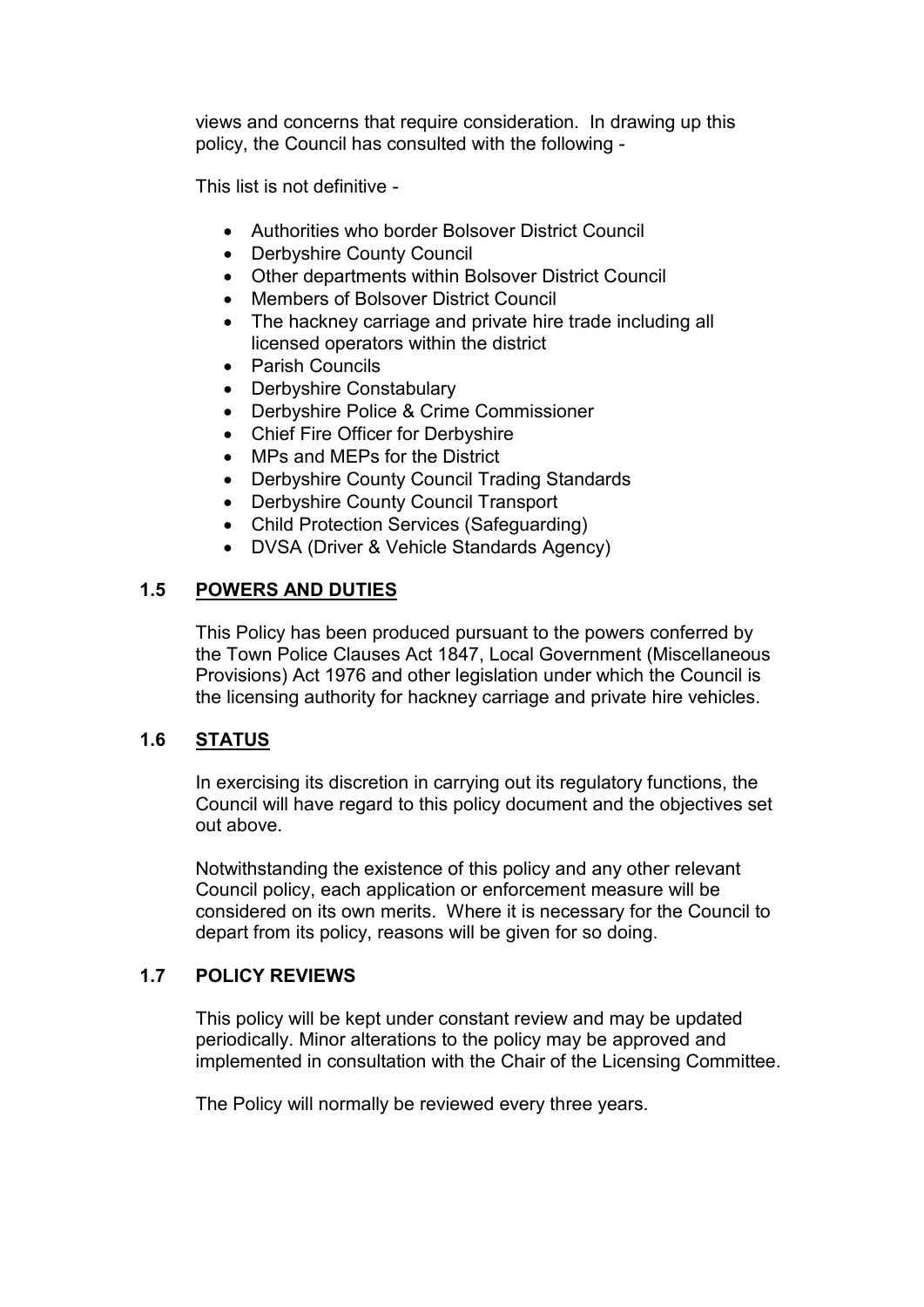# **2. Scope**

## Scope

In setting out its policy North East Derbyshire District Council seeks to promote the following objectives –

- the protection of public health and safety;
- the protection of children and vulnerable adults;
- the establishment of a professional and respected hackney carriage and private hire trade;
- access to an efficient and effective public transport service; and
- the protection of the environment.

The aim of this policy is to regulate hackney carriage and private hire vehicles in order to promote the above objectives.

# **3. Principles**

The aim of licensing the hackney carriage and private hire vehicle trades is, primarily, to protect the public as well as to ensure that the public have reasonable access to hackney carriage and private hire services because of the local transport provision.

It is important that the Council's powers are used to ensure that the conduct of licence holders is monitored and, where their conduct falls short of what is expected, appropriate action is taken in a fair and proportionate manner to protect the public.

# **4. Statement of Policy**

# **4.1 DISCIPLINARY AND ENFORCEMENT MEASURES**

The Council has a responsibility to ensure that all drivers, owners and operators of vehicles adhere to high standards. The Council will endeavour to do this in a consistent and transparent manner. These standards are defined by legislation, licence conditions, codes of practice or adopted by the Council. Together they identify what is required of the trade and help to ensure that a consistent approach is taken by the Council, Officers and Members in their application.

It is the policy of the Council to ensure that drivers, operators and vehicle proprietors are licensed correctly and carry out their trade in accordance with the relevant legislation and the conditions attached to the licences.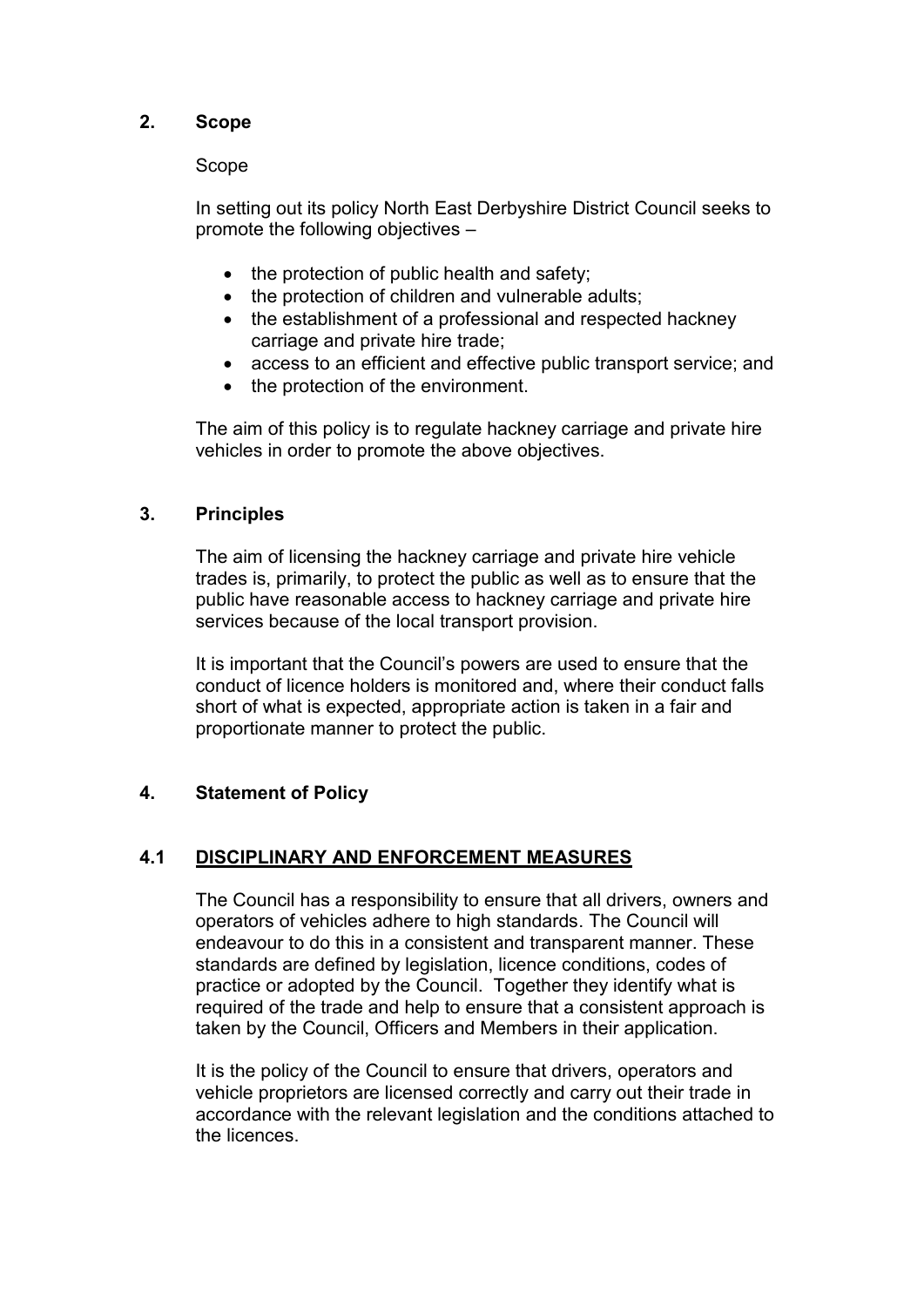All enforcement action will be proportionate to the seriousness of the breach and the possible consequences arising out of it.

Specific advice on the issue of licences and enforcement actions is contained elsewhere in this Policy which sets out the general principles to be followed in taking enforcement decisions.

Authorised officers and Members must be fully acquainted with the requirements of the policy and appropriate training will be provided where required.

## **4.1.1 ENFORCEMENT**

To encourage responsible hackney carriage/private hire businesses, the Council will operate a firm but fair disciplinary and enforcement regime. With a view to balancing the promotion of public safety with the need to permit individuals to safeguard their livelihood without undue interference, the Council will only intervene where it is necessary and proportionate to do so.

The Council will liaise with other bodies in carrying out its enforcement procedures, including officers of other Local Authorities and Police bodies. Achieving and maintaining a consistency of approach to making all enforcement decisions is vital. Enforcement will be carried out in accordance with this policy and the Enforcement Policy of the Joint Environmental Health Service.

Any departure from policy will be fully considered and endorsed by an officer acting under delegated powers (unless it is considered that there is significant risk to the public in delaying the decision).

## **4.1.2 DISCIPLINARY HEARINGS**

Disciplinary matters which are considered serious enough to warrant the potential revocation or suspension of a licence will be referred to the Council's Licensing Committee. The Committee will consider the fitness of an individual to hold a licence, and take the action appropriate to the circumstances.

However, where it is deemed necessary for swift action to be taken for public safety, officers acting under delegated powers may suspend or revoke licences using delegated powers. In some cases this can be with immediate effect.

Any refusal or revocation will be notified to the National Register of Taxi Licence Revocations and Refusals.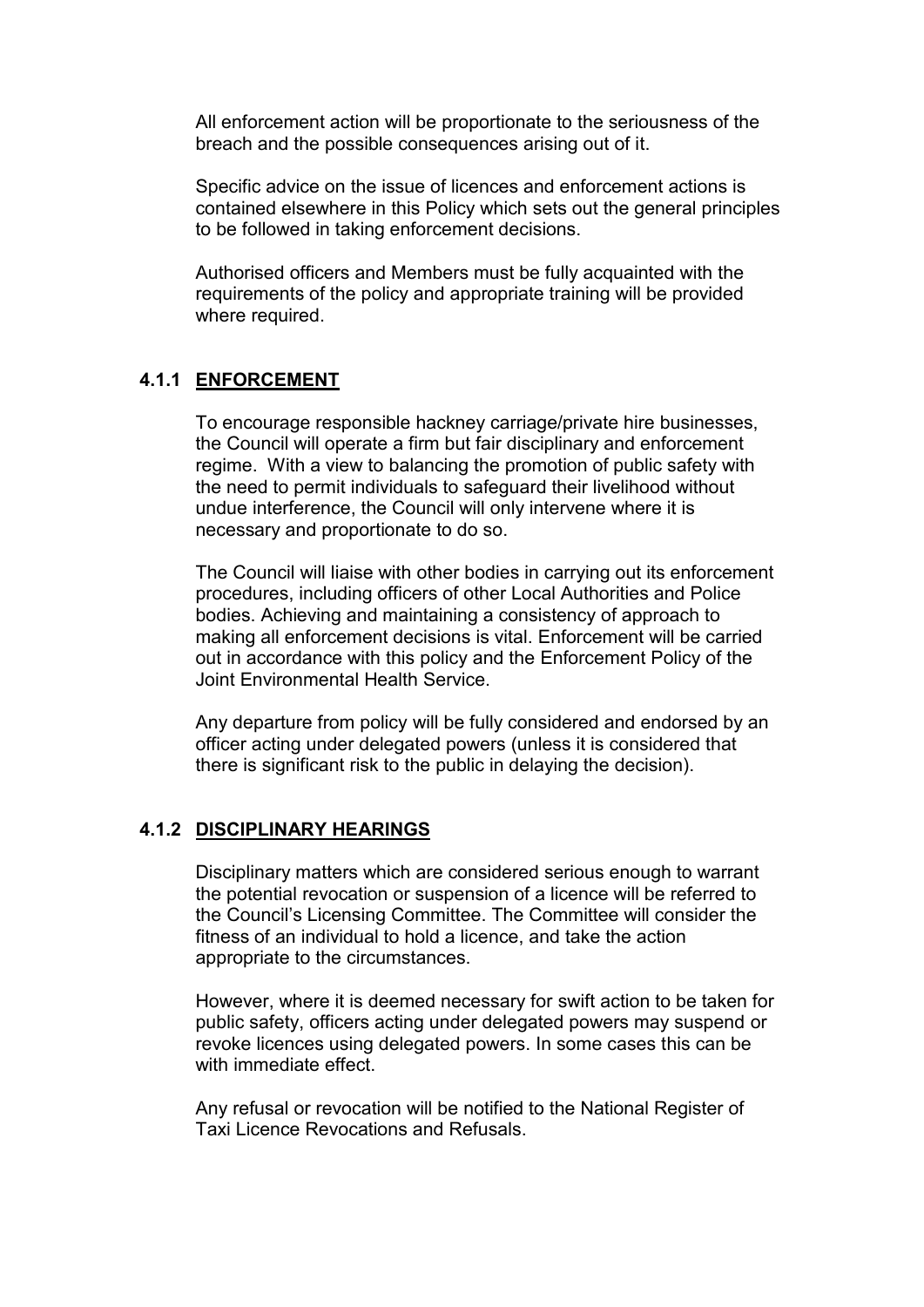# **4.1.3 RANGE OF POWERS**

The Council may take any of the steps below where an offence or breach of the conditions has been committed:

- suspend the licence;
- revoke the licence:
- refuse to renew a licence:
- impose additional licence conditions;
- require the production of driving licences or other specified documentation to the Licensing Team;
- require the licence holder to retake one, some or all of the required tests
- present a vehicle for testing;
- issue a formal warning;
- recommend prosecution action; or
- take no further action

This list is not exhaustive.

# **4.1.4 ENFORCEMENT OPTIONS**

Licence application and enforcement decision must always be consistent, balanced, fair and relate to common standards which ensure that the public is adequately protected. In reaching any decision the following must be considered:

- seriousness of any offences;
- driver or operator's past history;
- consequence of non-compliance;
- likely effectiveness of the various enforcement options;
- blatant disregard of law or Council instruction
- the promotion of public safety; and
- any other relevant factors.

# **4.1.5 INFORMAL ACTION**

Informal action to secure compliance with legislation includes offering advice, verbal and written warnings and requests for action and the use of letters.

Informal enforcement action may be appropriate where:

- the act or omission is not serious enough to warrant more formal action;
- it can be reasonably expected that informal action will achieve compliance; or
- confidence in the operator's management is high;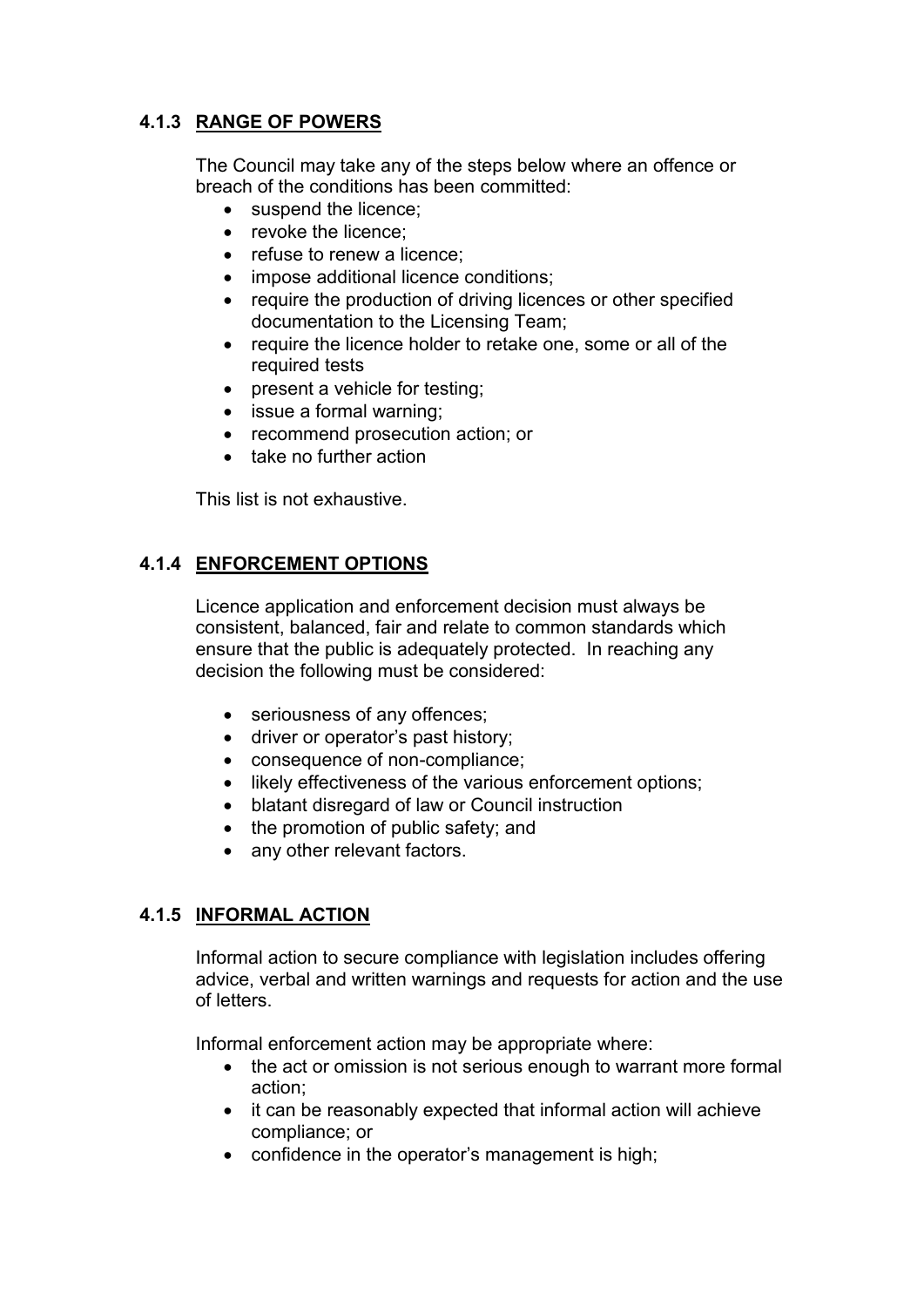Even where some of the above criteria are not met, there may be circumstances in which informal action will be more appropriate than a formal approach.

# **4.1.6 APPEARANCE BEFORE THE LICENSING COMMITTEE**

An individual or company may be invited before the Licensing Committee to answer allegations of breaches of relevant legislation or conditions attached to licences.

The Committee may decide to take one or more of the following measures:

- no action:
- a written warning;
- require the licence holder to retake one, some or all of the required tests
- present the vehicle for testing;
- require the production of driving licences or other specified documentation to the Licensing Team;
- propose further conditions on the licence
- suspend a licence;
- revoke a licence:
- recommend prosecution action.

This list is not exhaustive.

# **4.1.7 SUSPENSION NOTICES**

An authorised officer may serve notice in writing for a hackney carriage or private hire vehicle (or the faresmeter affixed to such vehicle), requiring the licensee to comply with any requirements contained in the notice. This notice must only be served having had due regard to the condition of the vehicle, any reasonable grounds to suspect the accuracy of the faresmeter, or any other reasonable cause. An authorised officer may inspect a vehicle and, in addition to requiring the vehicle to be tested, suspend the vehicle licence until such time as he/she is satisfied with the condition of the hackney carriage or private hire vehicle. This action will only be taken when he/she has reasonable grounds to suspect that the condition of the vehicle is an immediate danger to passenger and/or other road users.

# **4.1.8 APPEALS**

Appeals against decisions of the Licensing Committee or an authorised officer may be made to the Magistrates' Court, with the exception of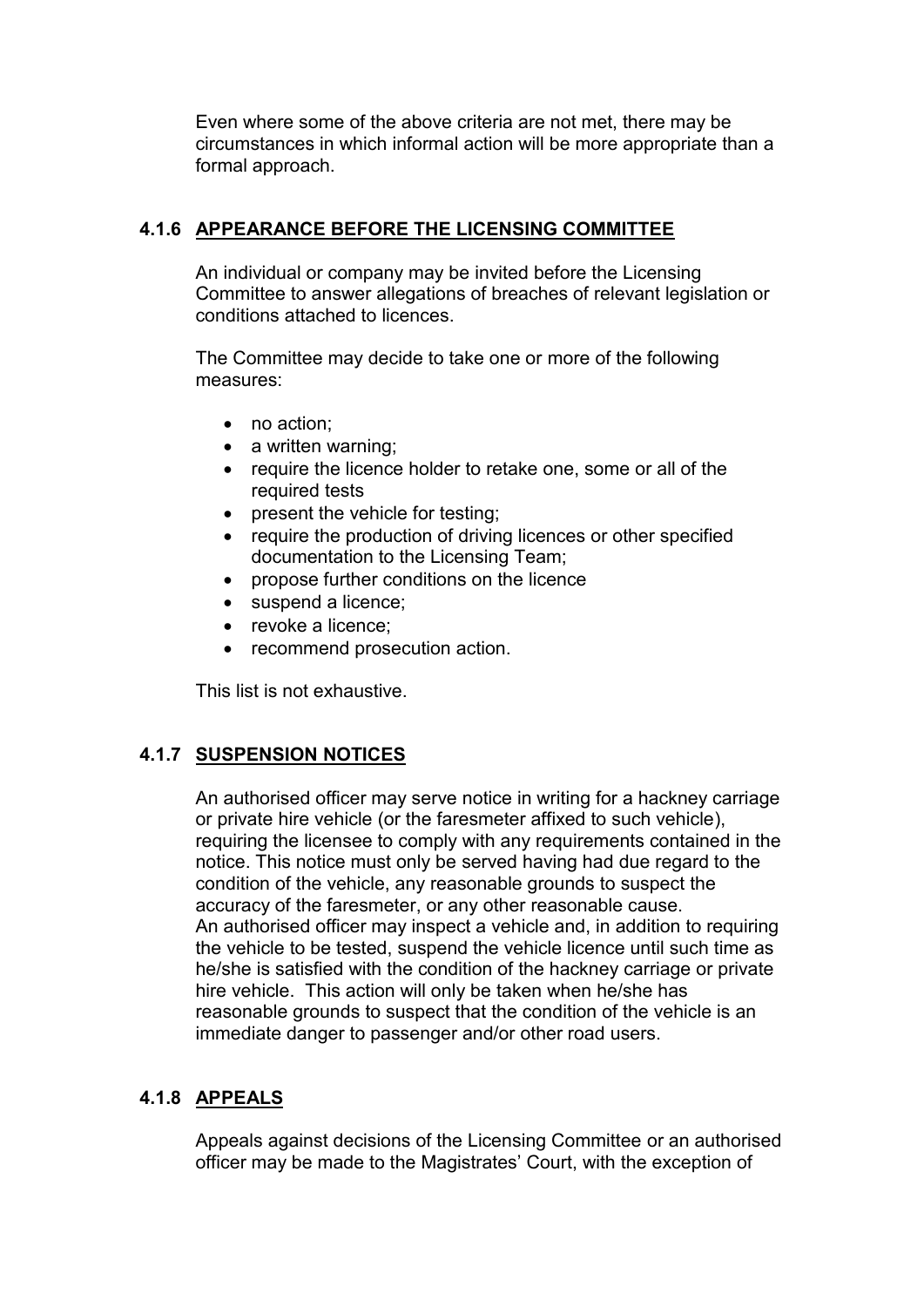decisions made regarding hackney carriage vehicle licences which are made to the Crown Court.

Any notifications of enforcement actions will include written information on how to appeal. This will explain how, where and within what period an appeal may be brought and on what grounds and may confirm that the enforcement action is suspended pending the outcome of the appeal.

# **4.1.9 PROSECUTION**

The decision to prosecute is a very significant one. Prosecution will, in general, be restricted to those circumstances where the law is blatantly disregarded, legitimate instructions of the Council are not followed and/or the public is put at serious risk. It is important that the decisions to prosecute are made using consistent reasons.

Each case will be considered on its merits, but the circumstances which are likely to warrant prosecution may be characterised by one or more of the following:

- where there is a blatant disregard for the law, particularly where the economic advantages of breaking the law are substantial and the law-abiding are placed at a disadvantage to those who disregard it;
- when there appears to have been reckless disregard for the safety of passengers, other road users or pedestrians;
- where there have been repeated breaches of legal requirements;
- where a particular type of offence is prevalent;
- where a particular contravention has caused serious public alarm.

When circumstances have been identified which may warrant a prosecution, all relevant evidence and information must be considered, to enable a consistent, fair and objective decision to be made.

Before referring a matter for prosecution, the Solicitor to the Council must be satisfied that there is relevant, admissible, substantial and reliable evidence that an offence has been committed by identifiable person(s) or company. There must be a realistic prospect of conviction; a bare prima facie case is not enough.

In addition to being satisfied that there is sufficient evidence to provide a realistic prospect of conviction, there must be a positive decision, based on the relevant criteria that it is in the public interest to prosecute.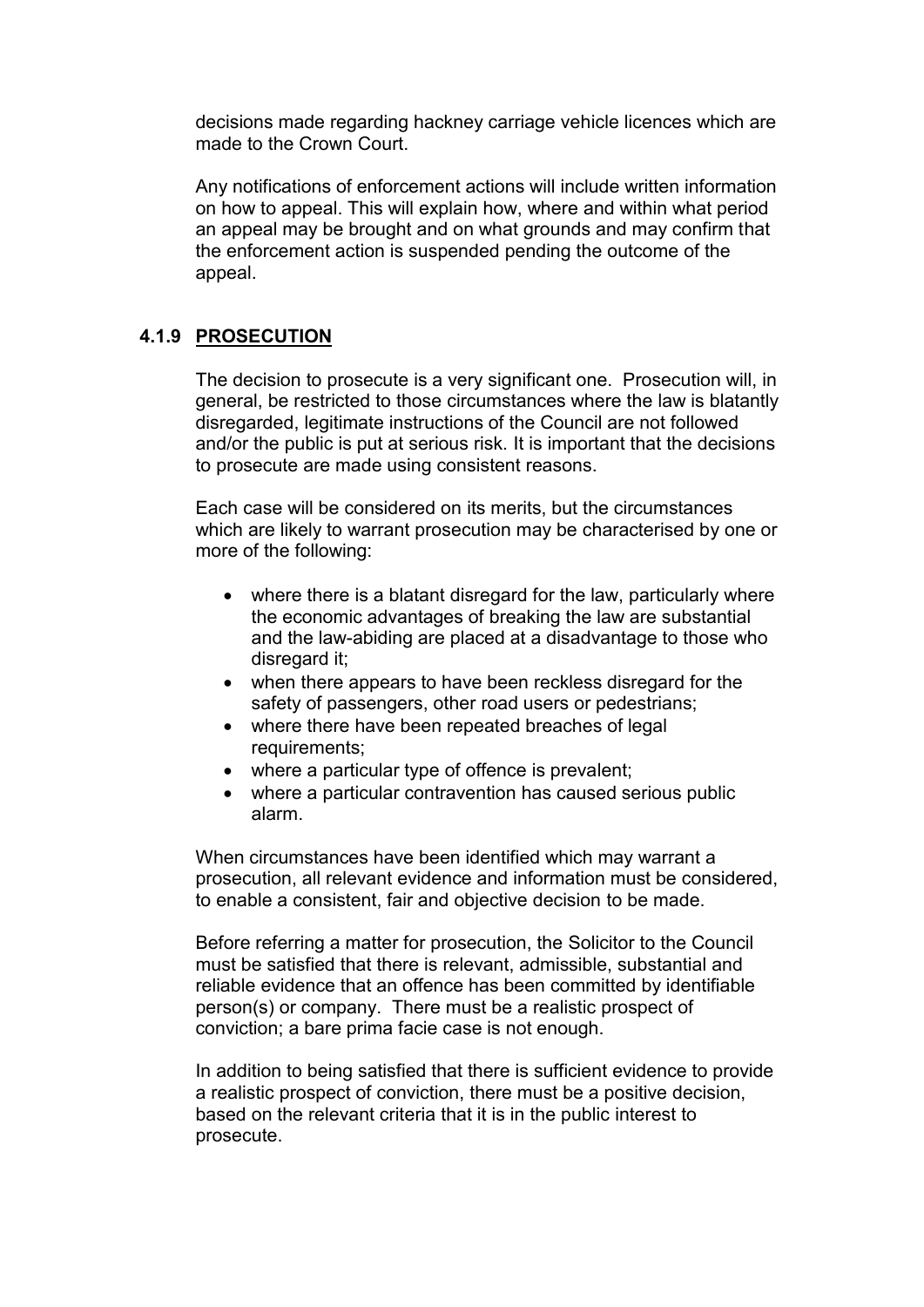The Code for Crown Prosecutors, issued by the Crown Prosecution Service, provides guidance which will be considered when assessing both evidence and the public interest.

When a decision is being taken on whether to prosecute, the factors to be considered may include -

- the seriousness of the alleged offence;
- the risk of harm to the public;
- identifiable victims:
- failure to comply with a statutory notice served for a significant breach of legislation;
- disregard of safety for financial reward;
- dishonesty:
- $\bullet$  the previous history of the party(ies) concerned;
- offences following a history of similar offences;
- failure to respond positively to past warnings or Council instructions;
- the ability of any important witnesses and their willingness to cooperate;
- the willingness of the party to prevent a recurrence of the problem;
- the probable public benefit of a prosecution and the importance of the case eg whether it might establish a legal precedent. (As indicated above, advice on the public interest is contained in the Code for Crown Prosecutors. The general thrust of the advice contained therein is that, the graver the offence, the less likelihood there will be that the public interest will allow anything other than a prosecution);
- whether other action, such as issuing a caution in accordance with the Home Office Circular 16/2008 would be more appropriate or effective. See Section 8 of this appendix for advice in respect of simple cautions.

Once a decision that prosecution is the most appropriate course of action has been taken, the matter will be referred, without delay, to the Solicitor to the Council.

## **4.1.10 SIMPLE CAUTIONS**

A simple caution (previously known as a formal caution) may be used as an alternative to a prosecution in certain circumstances.

Simple cautions are a non-statutory disposal and the Council may exercise discretion in deciding to use them. Decisions to issue a caution will depend whether it is appropriate to the offence and the offender and whether it is likely to be effective in the circumstances.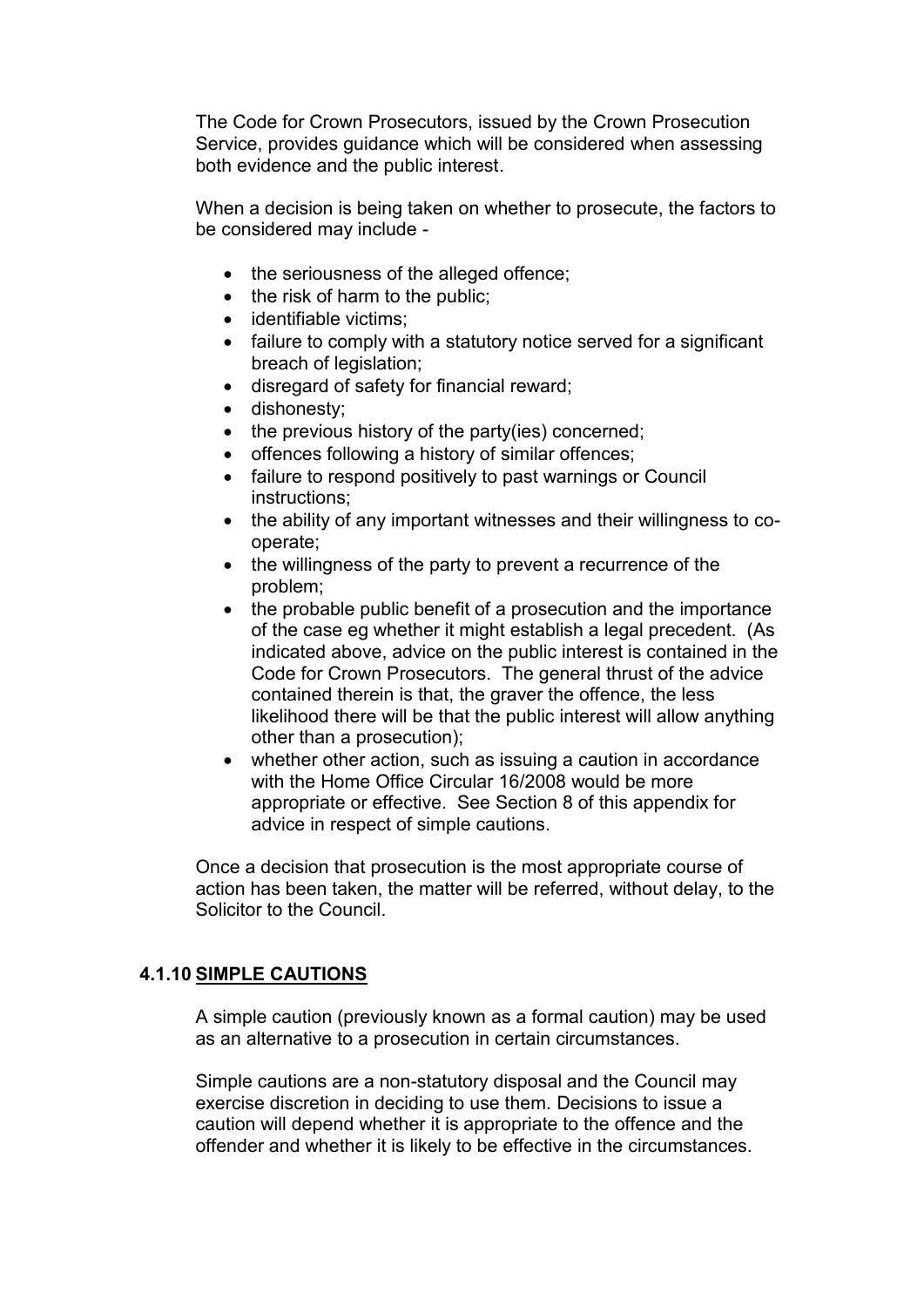When considering the issuing of a caution officers will have regard to any statutory or Government guidance.

The following conditions should be fulfilled before a caution is administered:

- There must be sufficient evidence of the suspected offender's guilt to give a realistic prospect of conviction if a prosecution was brought.
- The suspected offender must have made a clear and reliable admission of the offence.
- It must be in the public interest to use a simple caution as the appropriate means of disposal. .

Where a person declines the offer of a caution, it will be necessary to consider taking alternative enforcement action.

A caution may be used as evidence in future prosecutions.

# **4.1.11 TRANSPARENCY**

Following the completion of an investigation into a complaint or any enforcement activity, the licence holder will be informed of the action intended to be taken.

Any written documentation issued or sent will -

- contain all the information necessary to understand the offence and what needs to be done to rectify it. Where works are required, the period allowed for them to be completed will be indicated;
- indicate the legislation or conditions contravened and measures which will enable compliance with the legal requirements and point out, where appropriate, that other means of achieving the same effect may be chosen; and
- clearly indicate any recommendations of good practice under an appropriate heading, to show that they are not a legal requirement.

# **5. Responsibility for Implementation**

This Policy will be implemented by, and at the discretion of, the authorised officers acting under delegated powers.

This and other policies set out the principles that govern the Council's licensing of hackney carriage and private hire vehicle drivers, operators and vehicles. Minor modifications to conditions, specifications or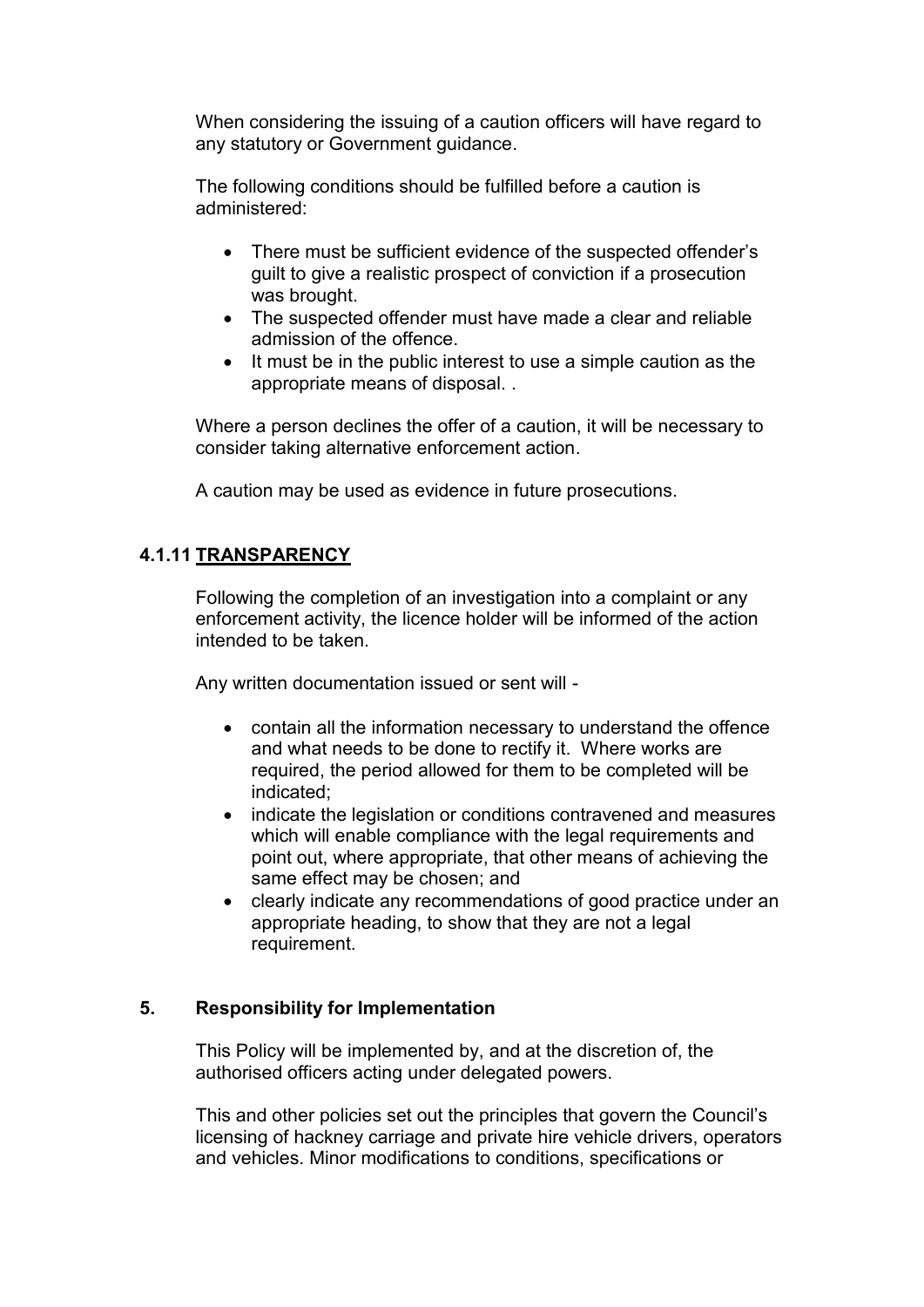procedures may from time to time be modified by officers acting under delegated powers, except where not appropriate to do so.

# **6. Glossary of terms**

Throughout this document -

- "The Council" means Bolsover District Council
- "Licensed Vehicle" means both a Hackney Carriage and Private Hire Vehicle
- "Hackney Carriage" means a vehicle of any form or construction, licensed for standing or plying for hire in any street
- "Hackney Carriage Driver" means a person licensed to act as driver of any hackney carriage
- "Private Hire Vehicle" means a licensed vehicle constructed or adapted to seat fewer than nine passengers, other than a hackney carriage or public service vehicle, which is provided for hire with the services of a driver for the purpose of carrying passengers
- "Private Hire Driver" means a person licensed to act as driver of any private hire vehicle
- "Private Hire Operator" means a person licensed to make provision for the invitation or acceptance of bookings for a private hire vehicle

# **7. Appendices**

Appendix A and B follow.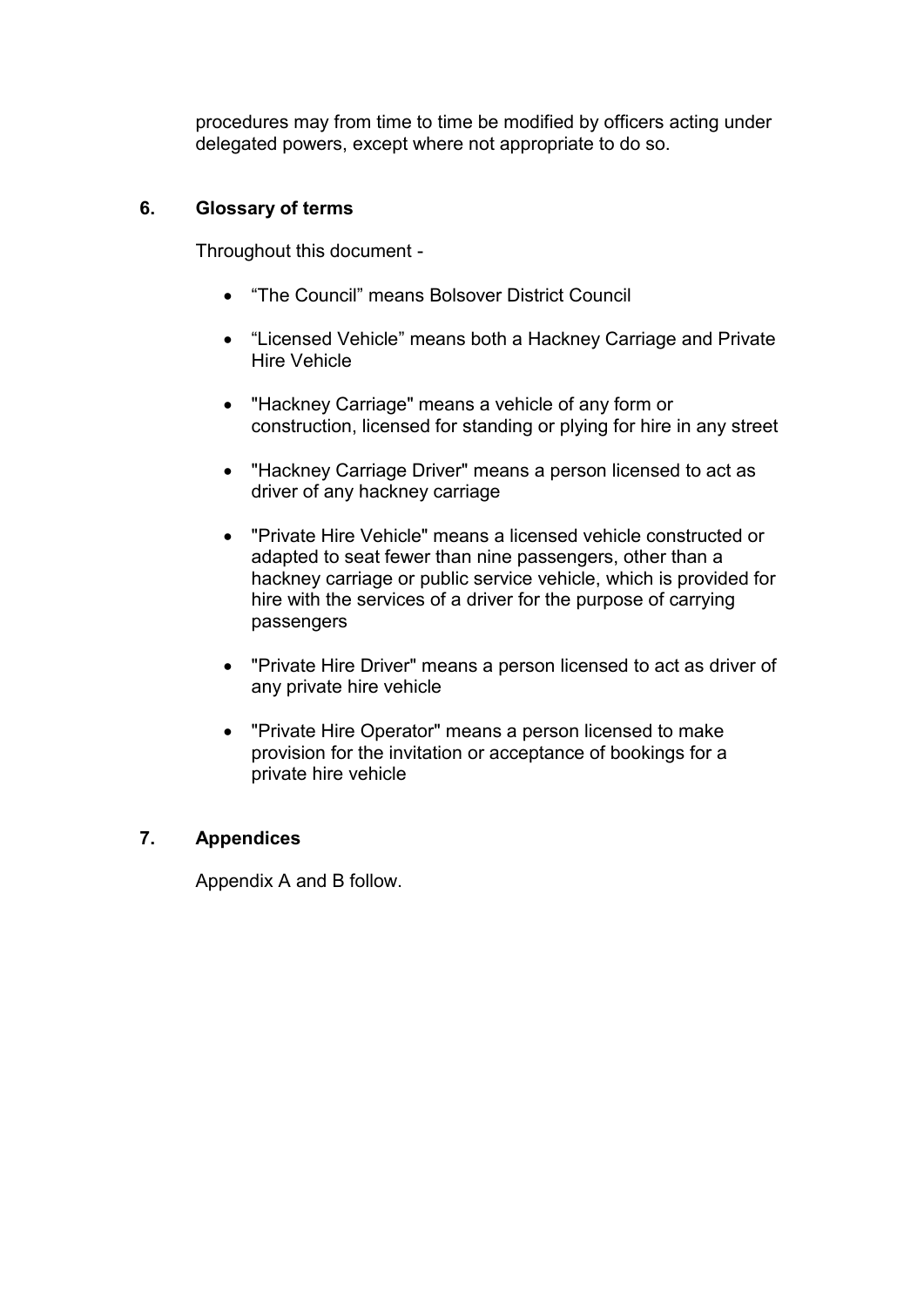# **APPENDIX A**

## **POLICY GUIDELINES FOR DEALING WITH OFFENCES COMMITTED DURING THE TERM OF A LICENCE**

# **1 GENERAL POLICY**

Although each case will be determined on its own merits, listed below are some general principles relating to the commission of offences by licence holders.

The holders of both hackney carriage and private hire vehicle driver's licences must report all criminal convictions and driving convictions, cautions or acceptance of fixed penalty notices to the Council within two working days. In addition, breaches of the relevant legislation or conditions attached to driver, operator and vehicle licences may come to light following complaints, enforcement action and/or investigations

## **2 MATTERS NORMALLY TO BE DEALT WITH BY AUTHORISED OFFICERS UNDER DELEGATED POWERS**

An officer acting under delegated powers may deal directly with less serious offences without referring the matter to the Licensing Committee. They may choose to take no action or may issue warnings as to future conduct.

Officers will refer to Licensing Committee any matter which they believe casts doubt on an individual's fitness and propriety.

## **3 CONSIDERATION OF CONVICTIONS**

The Council's response to an individual receiving a conviction will be in line with the following principles:

#### 3.1 Serious offences involving violence

Licensed drivers have close regular contact with the public. A firm line will be taken with those who have convictions for offences involving violence. A licence will normally be revoked if the licence holder receives a conviction for an offence that involved the loss of life.

Unless there are exceptional circumstances a licence will be revoked where the applicant is convicted for an offence such as:

- Murder
- Manslaughter
- Manslaughter or culpable homicide while driving
- Terrorism offences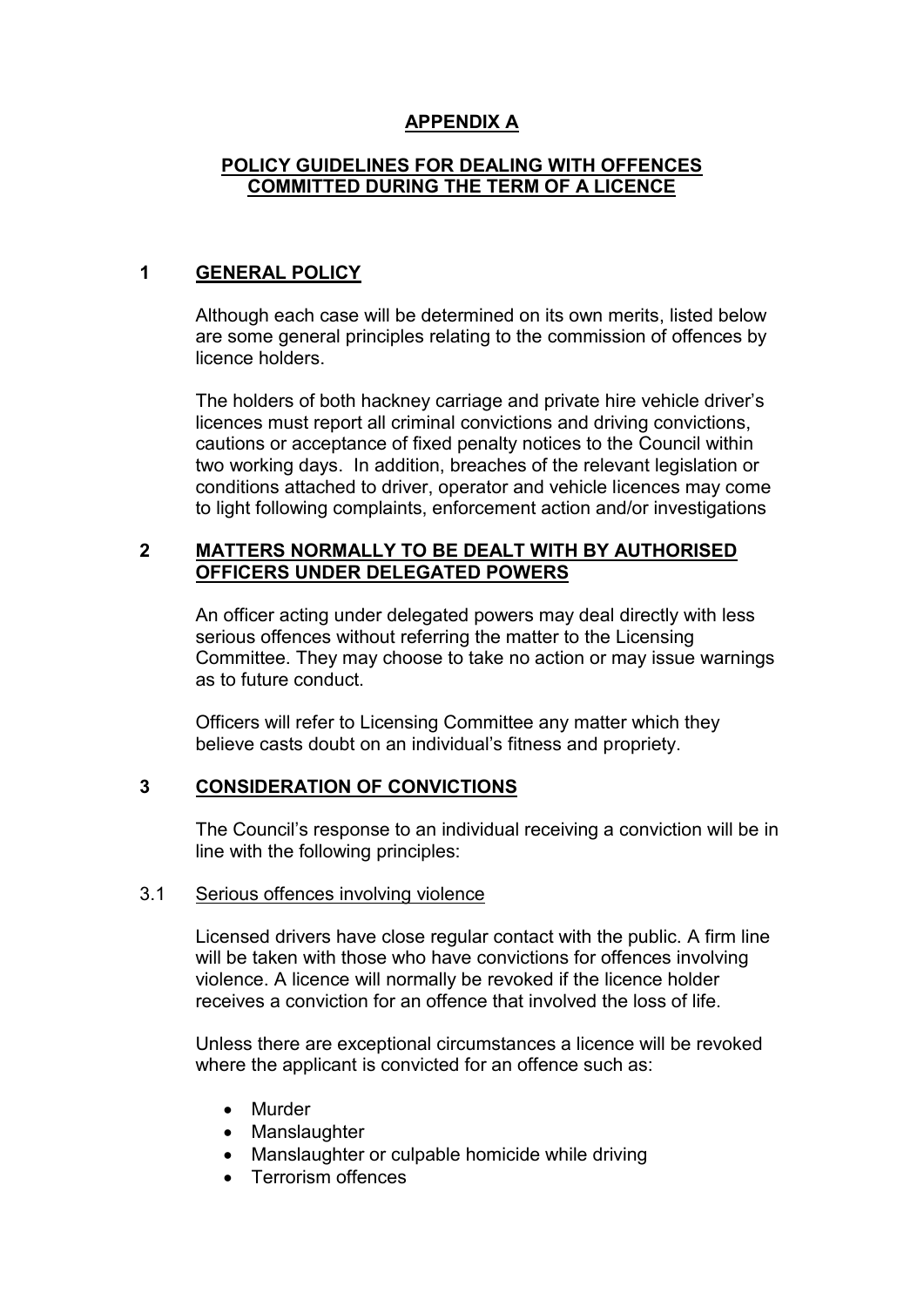- Kidnapping or abduction
- Arson
- Malicious wounding or grievous bodily harm Actual bodily harm which is racially aggravated
- Robberv
- **•** Possession of firearm
- Riot
- **•** Assault Police
- Violent disorder
- Threats to kill
- Resisting arrest
- Hate crime\* against a person (including all forms of assault)
- Any racially-aggravated offences
- Hate crime\* against property
- Any similar offences (including attempted or conspiracy to commit) or offences which replace the above.

\*Hate crime in the above sections is defined as offences where an aggravating feature is that the offence was motivated by any qualifying characteristic pursuant to the Equalities Act 2010.

# 3.2 Other violent offences

Depending on the facts of the case revocation or a lengthy suspension may be appropriate in cases where a licence holder is convicted of the offences including:

- Common assault/Battery
- Assault occasioning actual bodily harm
- Affray
- S5 Public Order Act 1986 offence (harassment, alarm or distress)
- S.4 Public Order Act 1986 offence (fear of provocation of violence)
- S4A Public Order Act 1986 offence (intentional harassment, alarm or distress)
- Obstruction
- Criminal damage
- Harassment
- Offences involving anti-social behaviour
- Any similar offences (including attempted or conspiracy to commit) or any offences which replace the above

## 3.3 Miscellaneous guidance on violent offences

A licence will normally be revoked if a licence holder has more than one conviction for offences of a violent nature.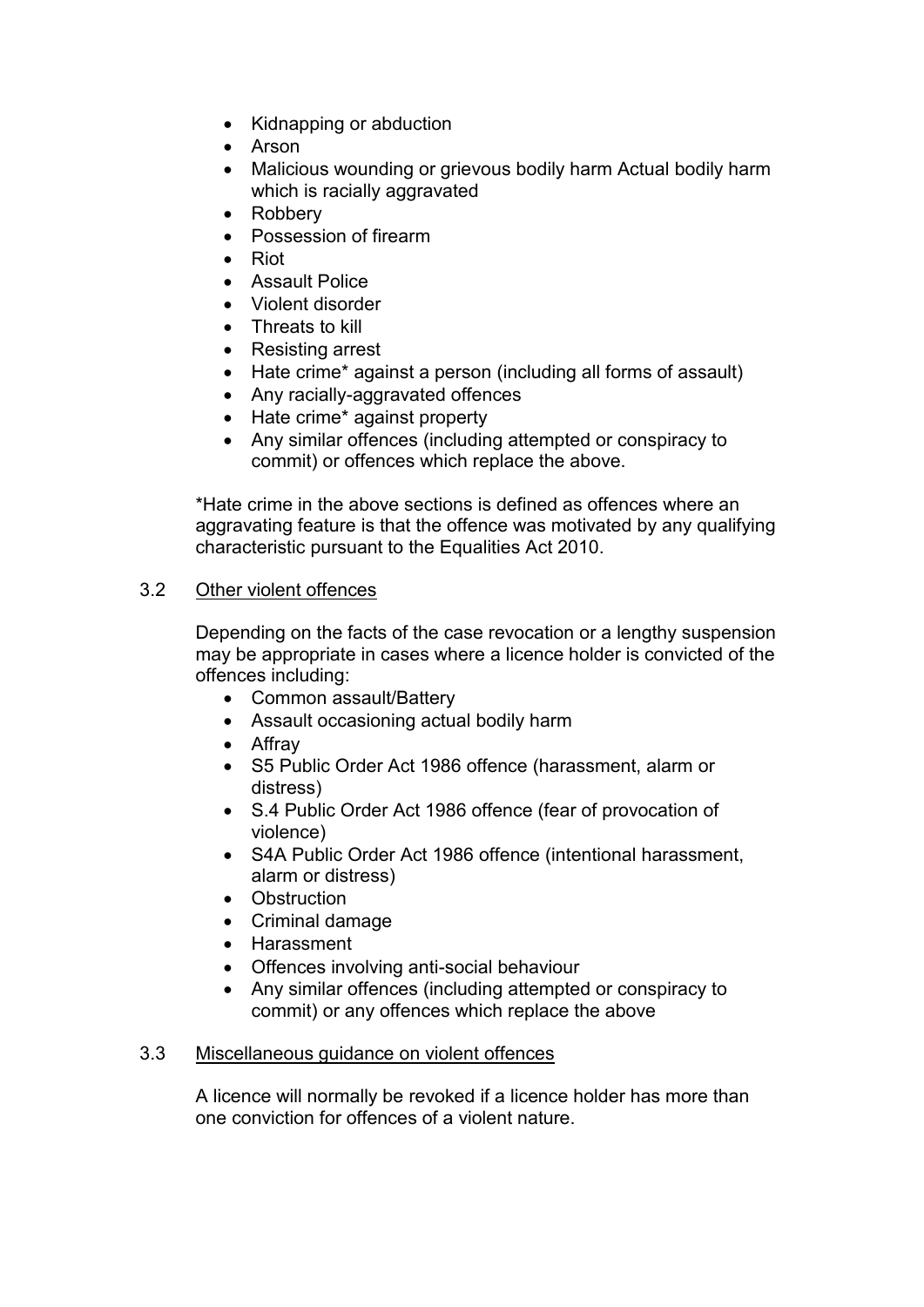In the event of a licence remains in force, despite convictions against the licence holder for violence, a strict warning both verbally and in writing should be administered.

## 3.4 Possession of a weapon

If an applicant has been convicted of possession of a weapon or any other weapon related offence, depending on the circumstances of the offence, revocation or a lengthy suspension may be appropriate.

#### 3.5 Sexual and indecency offences

As licensed drivers often carry unaccompanied and vulnerable passengers, applicants with convictions for sexual offences must be closely scrutinised. All sexual offences should be considered as serious. Licence holders convicted of sexual offences will normally have their licence revoked.

Such offences include:

- Rape
- Assault by penetration
- Offences involving children or vulnerable adults
- Grooming, Trafficking or other Sexual Exploitation related offences (adults and/or children)
- Making or distributing obscene material
- Possession of indecent photographs depicting child sexual abuse
- Sexual assault
- Indecent assault
- Exploitation of prostitution
- Any similar offences (including attempted or conspiracy to commit) offences which replace the above.

#### 3.6 Indecency Offences

Depending on the facts of the case revocation or a lengthy suspension may be appropriate in cases where a licence holder is convicted of the offences including:

- Making indecent telephone calls
- Importuning
- Indecent exposure
- Soliciting (kerb crawling)
- Any offence occurring in the context of domestic violence
- Any similar offences (including attempted or conspiracy to commit) offences which replace the above.

A licence will normally be revoked if a licence holder has more than one conviction in the last 10 years for offences of an indecency offence.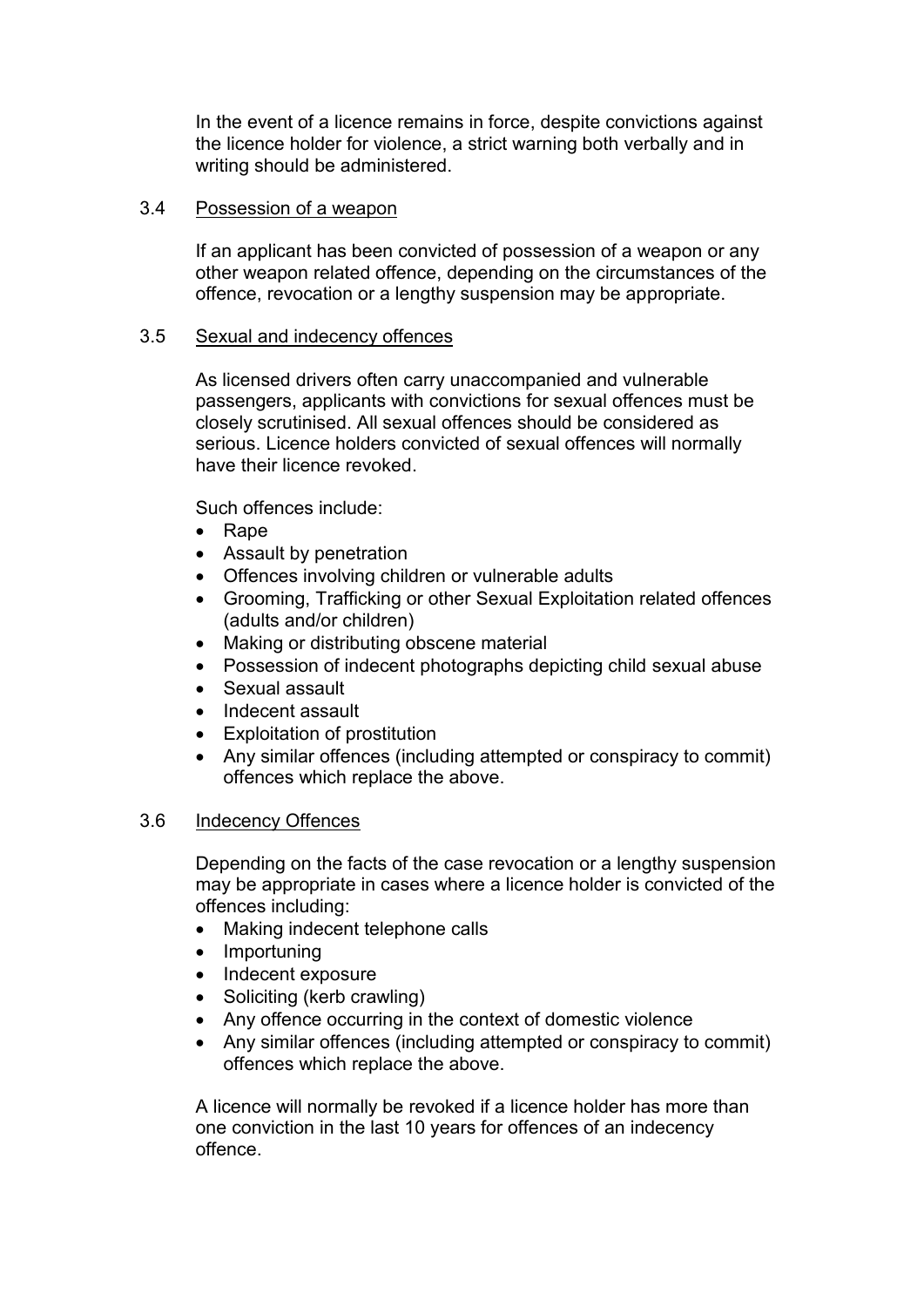3.7 In addition to the above the licensing authority will revoke the licence of anyone who is registered on the Sex Offenders Register or any other similar register.

## 3.8 Dishonesty

A licensed driver is expected to be trustworthy. In the course of their working duties drivers will deal with cash transactions and valuable property may be left in their vehicles. Drivers may well deal with customers who are vulnerable or intoxicated and potentially easily confused. For these reasons, a serious view is taken of any conviction involving dishonesty.

Unless there are exceptional circumstances a licence will normally be revoked where the applicant is convicted for an offence such as

- Theft
- Burglary
- Fraud
- Benefit fraud
- Handling or receiving stolen goods
- Forgery
- Conspiracy to defraud
- Obtaining money or property by deception
- Other deception
- Taking a vehicle without consent
- Or any similar offences (including attempted or conspiracy to commit) offences which replace the above.

Revocation or a lengthy suspension may be appropriate where licence holders are found to have intentionally misled the council, or lied as part of the application process.

#### 3.9 Alcohol and Drugs

An isolated conviction for drunkenness may not result in revocation or suspension. In some cases a warning may be appropriate. However, a number of convictions for drunkenness, including drunk and disorderly or drunk and incapable, could indicate a medical problem necessitating critical examination and revocation of licence.

A serious view is taken of any drug related offence. The nature and quantity of the drugs, whether for personal use or supply are issues which should be considered.

A licence will normally be revoked where the licence holder is convicted of one or more offences related to the supply of drugs.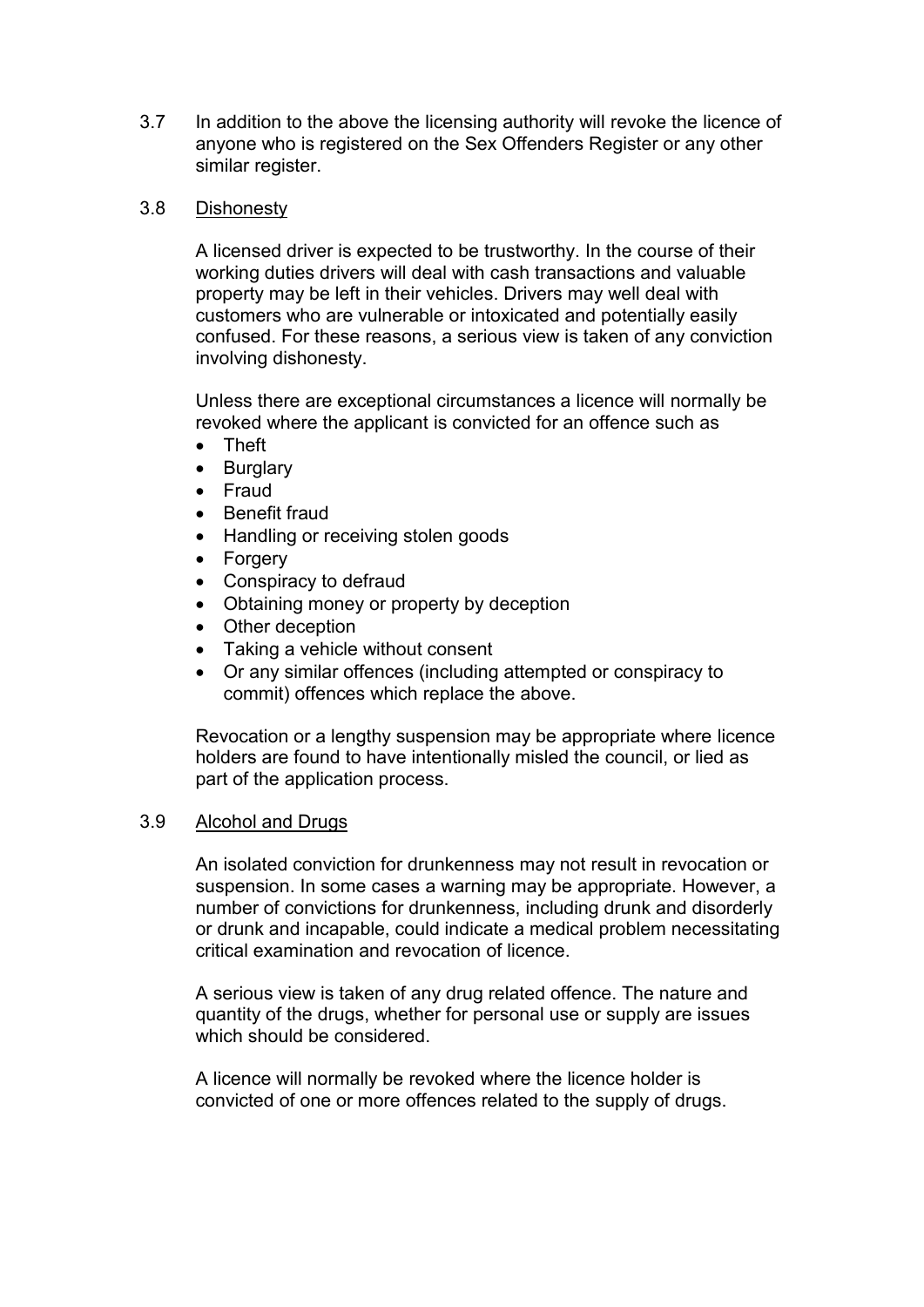A revocation or lengthy suspension may be appropriate where the licence holder has received more than one conviction for offences related to the possession of drugs.

If there is evidence of persistent drug use, misuse or dependency, a specialist examination (in accordance with the DVLA group two medical standards) may be required before a suspended licence is reinstated.

## 3.10 Driving offences involving the loss of life

A very serious view is to be taken of any applicant who has been convicted of a driving offence that resulted in the loss of life. A licence will normally be revoked immediately if the applicant has a conviction for:

- Causing death by dangerous driving
- Causing death by careless driving whilst under the influence of drink or drugs
- Causing death by driving: unlicensed, disqualified or uninsured drivers
- Causing death by careless driving
- Causing death by driving: unlicensed, disqualified or uninsured drivers.
- Any similar offences (including attempted or conspiracy to commit) or any offences which replace the above.

## 3.11 Driving offences involving alcohol and/or drugs

A serious view will be taken of convictions of driving, or attempting to drive, or being in charge of a vehicle while under the influence of drink or drugs. Where a disqualification has occurred as a result of a drug or drink-driving offence a licence will be revoked.

Where no disqualification has occurred it may still be appropriate for a licence to be revoked or subject to a lengthy suspension depending on the circumstances.

## 3.12 Major Traffic Offences

Subject to the above paragraphs an isolated conviction for a major traffic offence, without disqualification, such as dangerous driving or driving without due care and attention will require careful consideration of the facts and will at the very least merit a warning as to future driving and advice on the standard expected of hackney carriage and private hire drivers. However, depending on the circumstances of the case revocation or suspension may still be appropriate.

Where an existing licence holder is disqualified from driving as a result of a conviction for a major traffic offence, the licence will normally be revoked.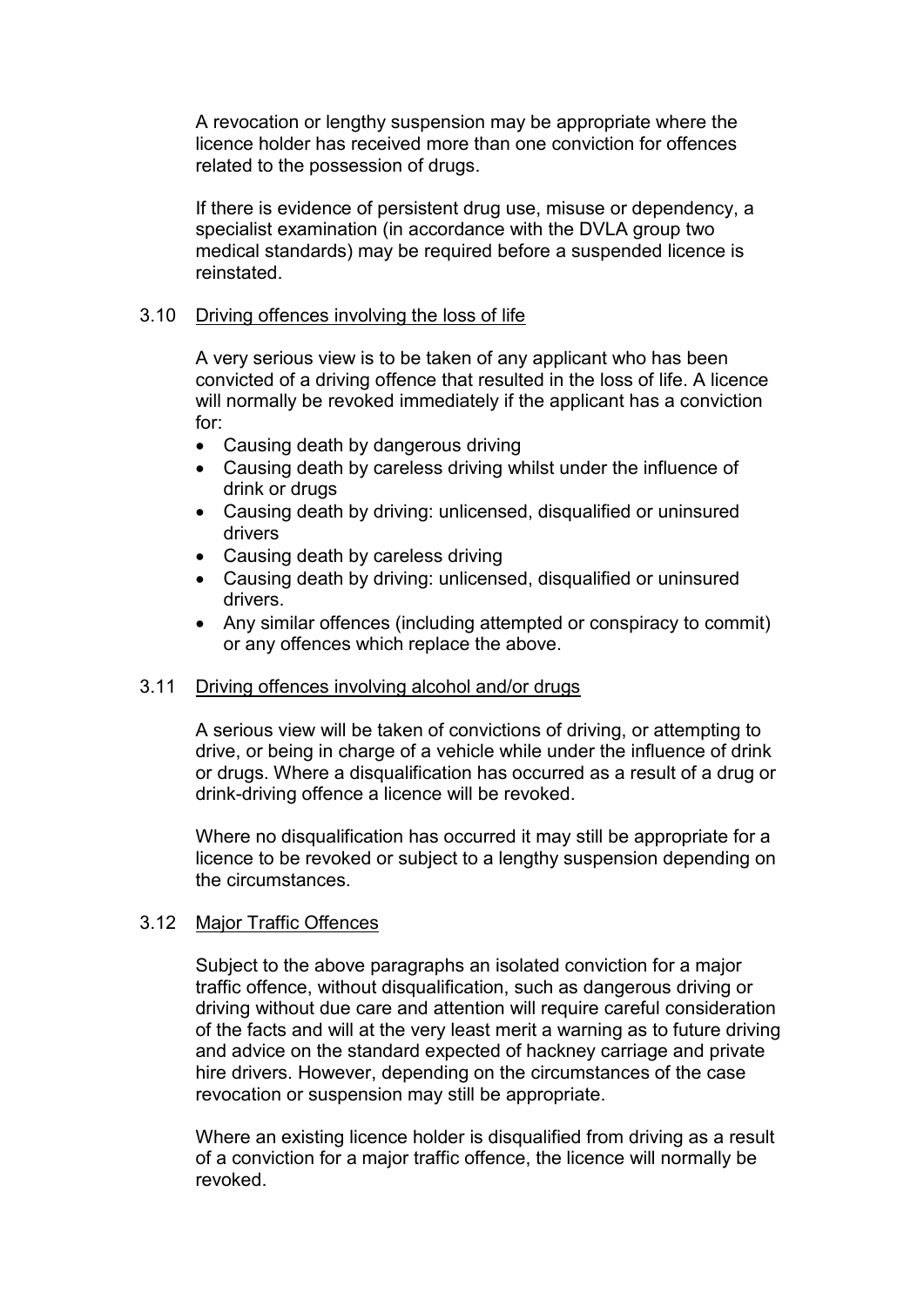Where an existing licence holder is convicted of a major traffic offence, but the licence-holder is not disqualified from driving, the licence should normally be revoked or not renewed and any subsequent application for a new licence will be determined in accordance with the guidance above.

## 3.13 Minor Traffic Offences

Isolated convictions for minor traffic offences should not prevent a person from holding a licence. A warning may be more appropriate than revocation or suspension. However, multiple minor traffic offences will normally be taken as reflecting seriously on the applicant's driving standard and more serious sanctions may be considered.

Where an existing licence holder is disqualified from driving the licence will normally be revoked.

## 3.14 Totting Up Disqualifications

Where a number of traffic offences has resulted in a driver receiving 12 penalty points or more on his/her licence the driver will be disqualified from driving unless the Court is satisfied that exceptional hardship would be suffered by an individual if disqualified. This is known as a "totting-up" disqualification.

Where an existing licence holder is disqualified from driving as a result of a totting up, the licence will normally be revoked.

## 3.15 Hybrid traffic offences

Offences of the type listed in Appendix B under this heading will be treated as major traffic offences if the court awarded 4 or more penalty points for the offence and as minor traffic offences if the court awarded 3 or less penalty points for the offence.

## 3.16 Plying for Hire

Any existing licence holder found to have committed this offence will be judged on the circumstances of the case, and normally a minimum suspension of 6 months should be considered. Where a driver is convicted on more than one occasion the licence may be revoked or not renewed.

Consideration will be taken if the offence of plying for hire was accompanied by the fact that at the time there was no insurance cover in place for the vehicle. It will be up to the licence holder to prove that there was valid insurance in place at the time of the offence.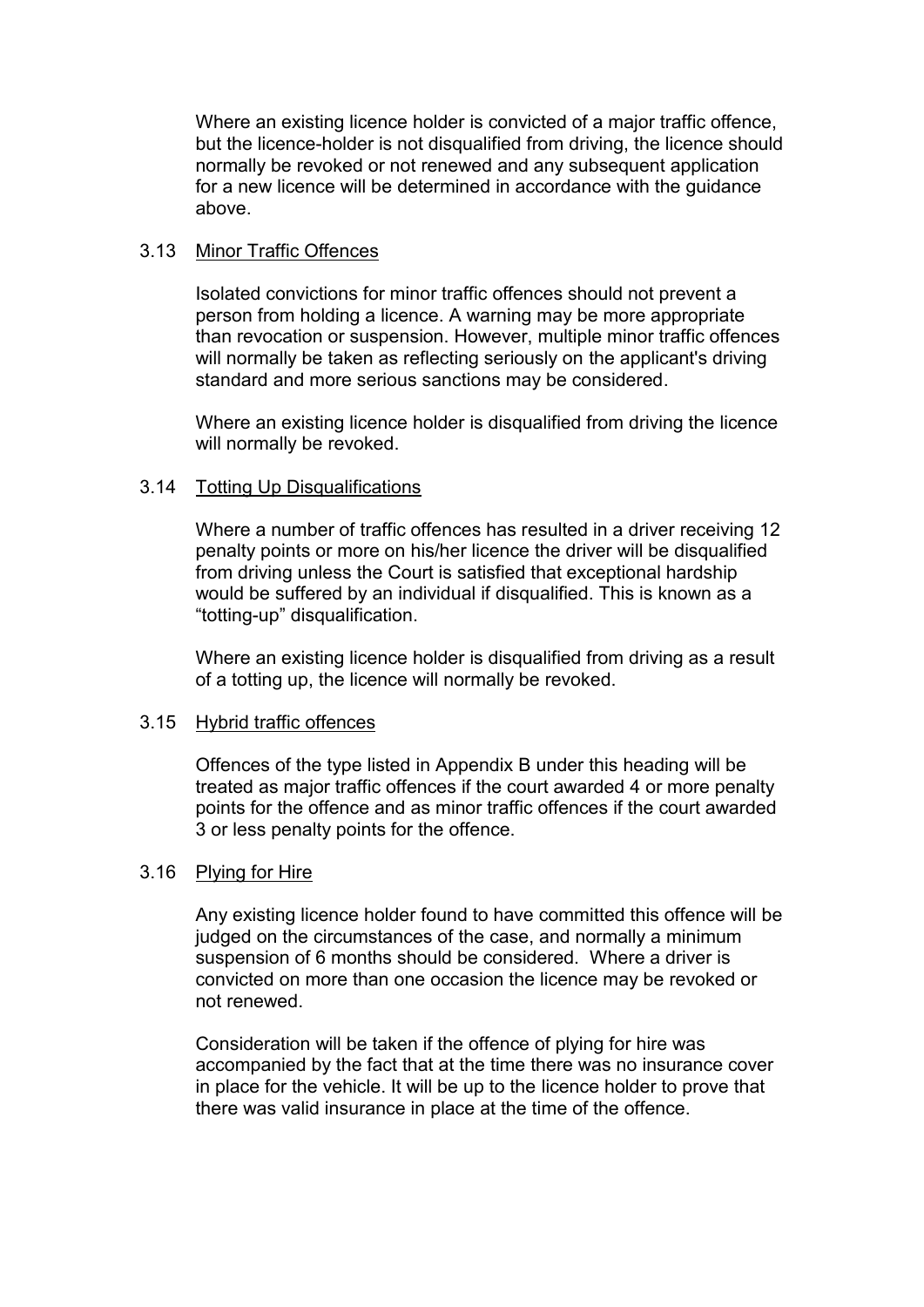## 3.17 Insurance Offences

A serious view will be taken of convictions of driving a vehicle without insurance. An isolated incident will not necessarily result in a licence being revoked, however a strict warning should be given as to future behaviour.

More than one of these offences would normally result in a licence being revoked

An operator found guilty of aiding and abetting the driving of passengers for hire and reward without insurance will have his operator's licence revoked immediately and prevented from holding a licence for 3 years.

## 3.18 DISQUALIFICATION FROM DRIVING

In all cases above where a licence is revoked following disqualification, an application for a new licence will only be accepted once the DVLA licence is restored and this will be treated in accordance with the Policy for new applications.

# **4 OTHER OFFENCES AND CONDUCT**

## **4.1 FAILURE TO REPORT A CONVICTION**

The failure to report a conviction, caution or fixed penalty notice within seven working days will normally be dealt with by issuing a written warning in addition to any further actions that may be warranted by the nature of the offence.

# **4.2 FAILURE TO REPORT AN ACCIDENT**

The failure to report an accident to the Council will normally be dealt with, in the first instance, by issuing a written warning.

## **4.3 DEFECTIVE VEHICLES**

Where a defect is identified on a licensed vehicle that could affect safety or suitability to carry passengers, authorised officers of the Council will issue a suspension notice with immediate effect. This will stop the vehicle being used as a hackney carriage or private hire vehicle, as appropriate, until the defect is remedied and the repair certified by the Council's appointed garage to ensure the vehicle is safe to carry passengers in comfort.

If a minor defect is identified, an officer acting under delegated powers may instead issue a notice giving seven or more days to repair the defect.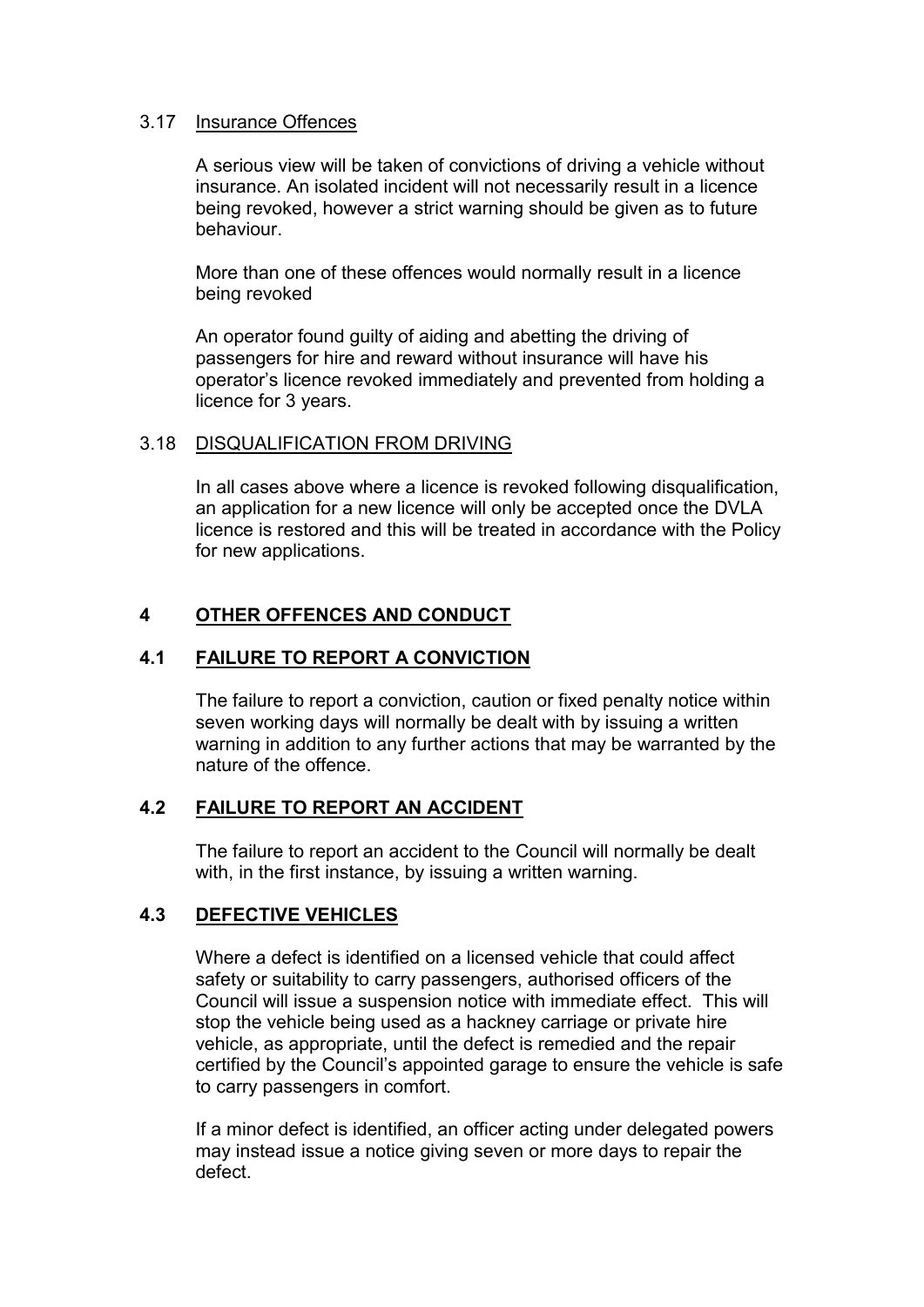# **4.4 REFUSAL TO CARRY A PASSENGER IN A HACKNEY CARRIAGE**

The driver will be invited to state the reasons for his actions. If an officer is satisfied that the driver had a justifiable reason, then no action will be taken. If there appears to be no acceptable justification for the refusal, the matter will normally be dealt with on the first occasion by the issue of a written warning. Subsequent offences would, however, result in immediate referral to the Licensing Committee with a view to suspension or revocation.

# **4.5 UNAUTHORISED RANKING**

This will normally result in the issue of a written warning. Subsequent contraventions will result in referral to the Licensing Committee with a view to suspension or revocation.

# **4.6 EXCEEDING THE ALLOWED NUMBER OF PASSENGERS**

This will normally result in, at least, the issue of a written warning. Subsequent contraventions will result in referral to the Licensing Committee with a view to suspension or revocation.

# **4.6 UNAUTHORISED OR ILLEGAL ADVERTISING ON VEHICLE**

This will normally result in the issue of a written warning. Subsequent contraventions will result in referral to the Licensing Committee with a view to suspension. The advertising must be immediately removed.

# **4.7 FAILURE TO DISPLAY PLATES OR BADGES**

This will result in, at least, a written warning. Subsequent contraventions will result in referral to the Licensing Committee with a view to suspension or revocation.

# **4.8 CONFIRMED COMPLAINTS OF RUDE OR AGGRESSIVE BEHAVIOUR**

In less serious cases, a warning as to future conduct will be given. However, if the nature or level of aggression leads to concerns about public safety, the matter will be brought before the Licensing Committee with a view to suspension or revocation.

# **4.9 PRESENCE IN THE VEHICLE OF UNAUTHORISED TELECOMMUNICATION APPARATUS**

This will normally result in the issue of a written warning. Subsequent contraventions will result in referral to the Licensing Committee with a view to suspension or revocation.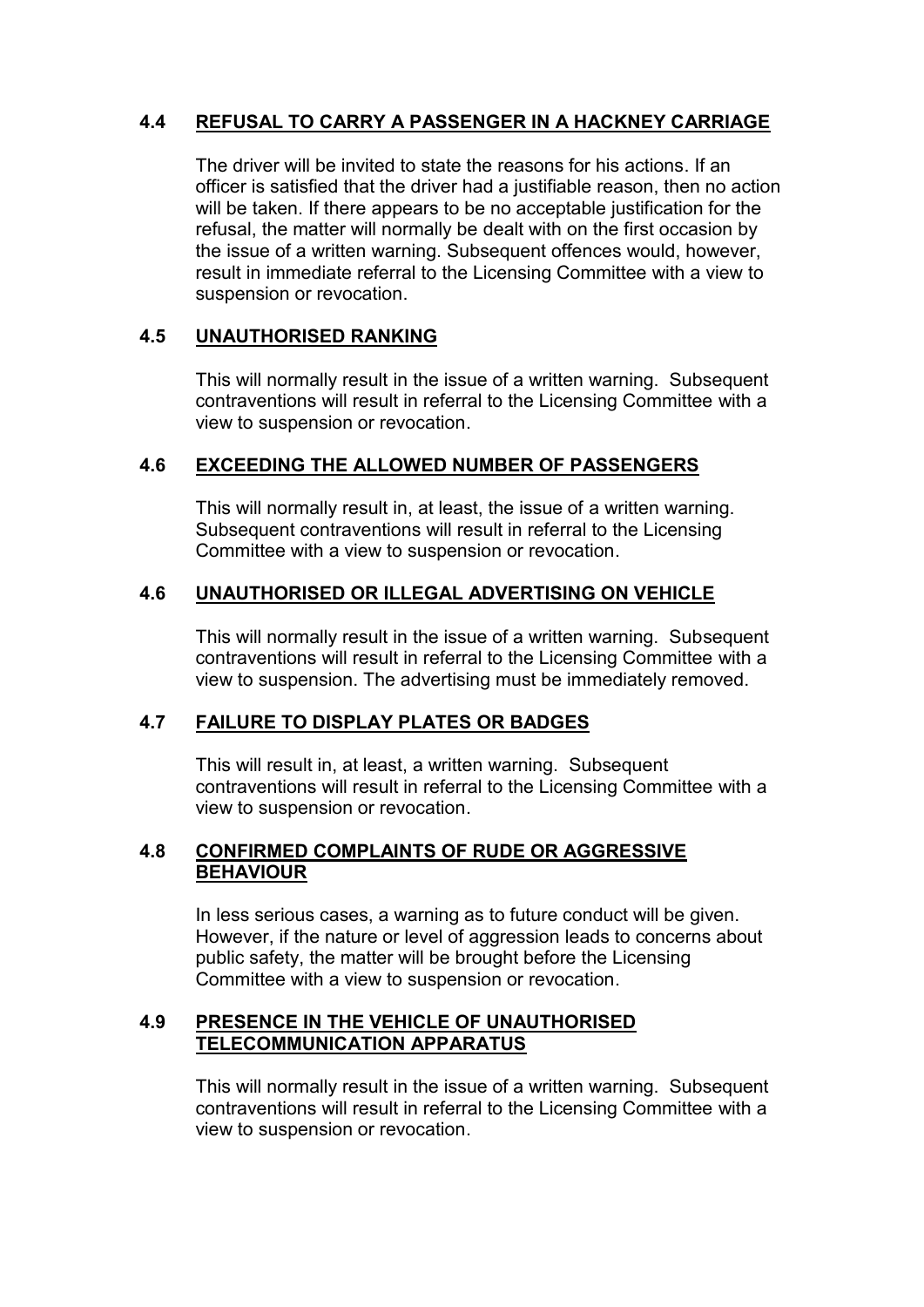# **4.10 FAILURE TO COMPLY WITH A LAWFUL REQUIREMENT OR INSTRUCTION FROM AN AUTHORISED OFFICER OF THE COUNCIL OR A POLICE CONSTABLE**

The holders of licences are legally obliged, under the relevant legislation, to comply with a number of requirements or instructions given to them by an authorised officer of the Council or a Police Constable.

Where the licensee has failed to comply with such an instruction it will normally merit a written warning on the first occasion. Where, however, they continue to fail to comply the matter will be referred to the Licensing Committee with a view to suspension or revocation.

This section applies where a licence holder fails to provide information, including medical information, when required to do so by an authorised officer.

However, where a driver or proprietor has failed to return a licence or plates following a revocation of a licence, the only sanction available is to institute a prosecution.

## **4.11 OBSTRUCTING AN AUTHORISED OFFICER OF THE COUNCIL OR A POLICE CONSTABLE IN THE EXECUTION OF HIS DUTY**

If the holder of a licence has obstructed an authorised officer of the Council or a Police Constable carrying out their duties it will be considered a very serious matter and will normally result in a prosecution, if the evidence supports it.

# **4.12 FAILURE TO UPDATE A CHANGE IN CIRCUMSTANCES**

If a licence holder fails to inform the Council of any relevant change in circumstances they may be liable to a written warning on the first occasion. Further failures may be referred to the Licensing Committee with a view to suspension or revocation.

# **5 PROSECUTIONS**

Where appropriate the Council may institute proceedings to prosecute offenders without first referring the matter to the Licensing Committee. In all such cases officers will subsequently report such action to the Licensing Committee.

# **6 MATTERS TO BE DEALT WITH BY THE LICENSING COMMITTEE**

The Licensing Committee will be asked to deal with the more serious offences and/or to determine the most appropriate action where further offences occur following a warning or other informal action.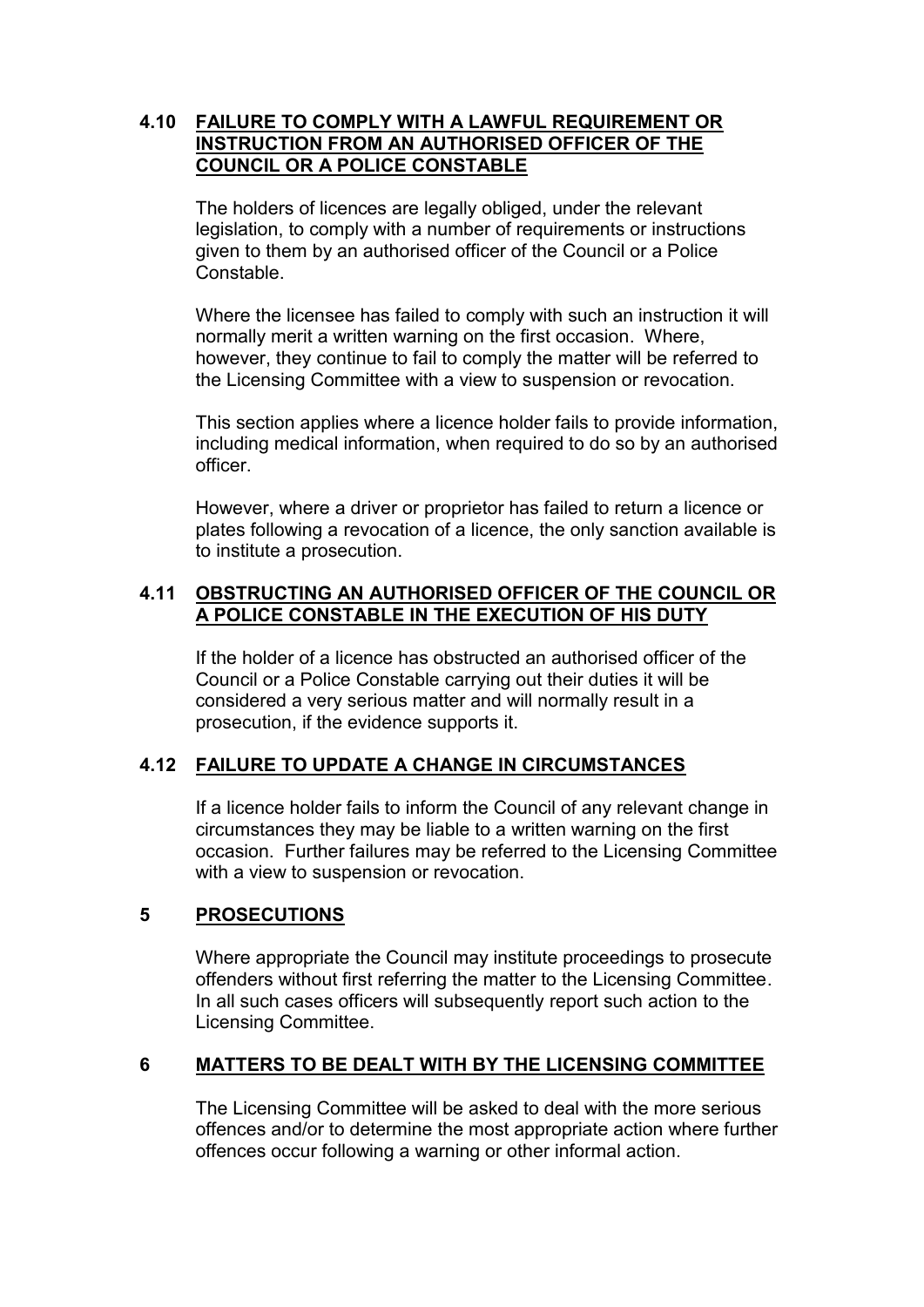The Licensing Committee has the same options available as an officer acting under delegated powers. The Committee will decide the most appropriate course of action based on the merits of each particular case in line with the guidance in Section 3 of this Appendix. The intention where licences are suspended or revoked is to ensure public protection.

## **7 OTHER CONTRAVENTIONS**

Not all cases will be covered by specific guidance in this Policy.

In such cases any offence which, in the opinion of a Licensing Officer, is best dealt with by the Committee may be brought before them. This may include cases where requirements have been persistently breached and where warnings have not been heeded.

All such matters will be decided on the facts of the case. Any action taken must be proportionate to the seriousness of the offence and the overriding requirement to ensure public safety.

# **8 IMMEDIATE SUSPENSION OR REVOCATION OF DRIVER'S LICENCES**

If it appears that it is in the interests of public safety an officer acting under delegated powers, or the Licensing Committee, may require the suspension or revocation of a driver's licence to have immediate effect.

Notice will be given to the driver including a statement that the suspension or revocation is immediate and an explanation as to why. The suspension or revocation takes effect when the notice is served upon the driver.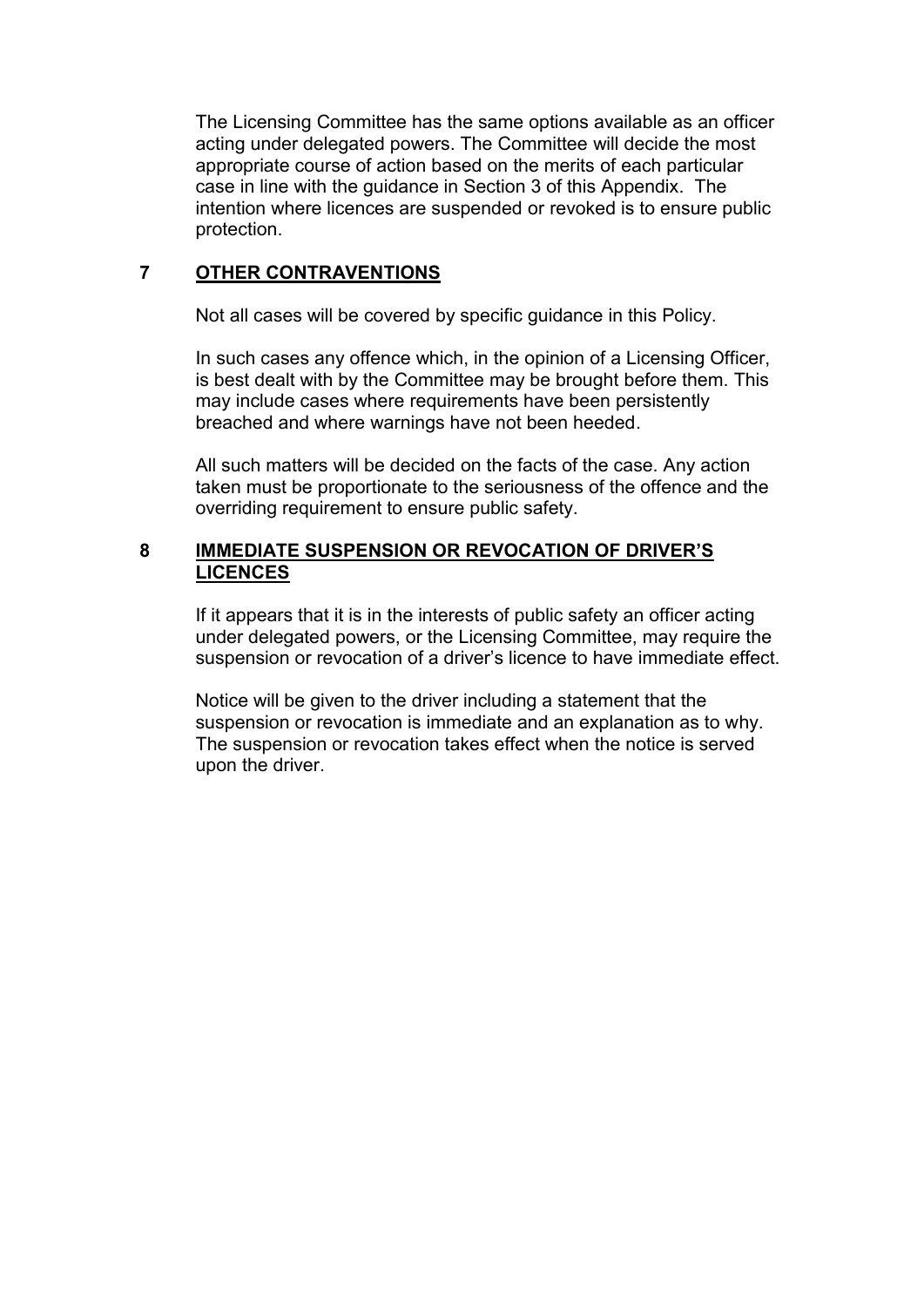# **APPENDIX B**

# **CATEGORIES OF MOTORING OFFENCES**

# **1 MAJOR TRAFFIC OFFENCES**

AC10 Failing to stop after an accident

AC20 Failing to give particulars or to report an accident within 24 hours

AC30 Undefined accident offences

BA10 Driving while disqualified by order of court

BA30 Attempting to drive while disqualified by order of court

BA40 Causing death by driving while disqualified

BA60 Causing serious injury by driving while disqualified

CD10 Driving without due care and attention

CD20 Driving without reasonable consideration for other road users

CD30 Driving without due care and attention or without reasonable consideration for other road users

CD40 Causing death through careless driving when unfit through drink \*

CD50 Causing death by careless driving when unfit through drugs \*

CD60 Causing death by careless driving with alcohol level above the limit \* CD70 Causing death by careless driving then failing to supply a specimen for analysis \*

CD80 Causing death by careless or inconsiderate driving \*

CD90 Causing Death by driving: unlicensed, disqualified or uninsured drivers \*

DD40 Dangerous driving

DD60 Manslaughter or culpable homicide while driving a vehicle \*

DD80 Causing death by dangerous driving \*

DD90 Furious driving

DG60 Causing death by careless driving with drug level above the limit\* The above offences marked \* are dealt with in the section entitled driving offences involving the loss life

DR10 Driving or attempting to drive with alcohol level above limit +

DR20 Driving or attempting to drive while unfit through drink +

DR31 Driving or attempting to drive then refusing to give permission for analysis of a blood sample that was taken without consent due to incapacity DR40 In charge of a vehicle while alcohol level above limit +

DR50 In charge of a vehicle while unfit through drink +

DR60 Failure to provide a specimen for analysis in circumstances other than driving or attempting to drive

DR61 Failure to provide a specimen for analysis in circumstances other than driving or attempting to drive +

DR70 Failing to provide specimen for breath test +

DR80 Driving or attempting to drive when unfit through drugs +

DR90 In charge of a vehicle when unfit through drugs +

DG10 Driving or attempting to drive with drug level above the specified limit

DG40 In charge of a vehicle while drug level above the specified limit 28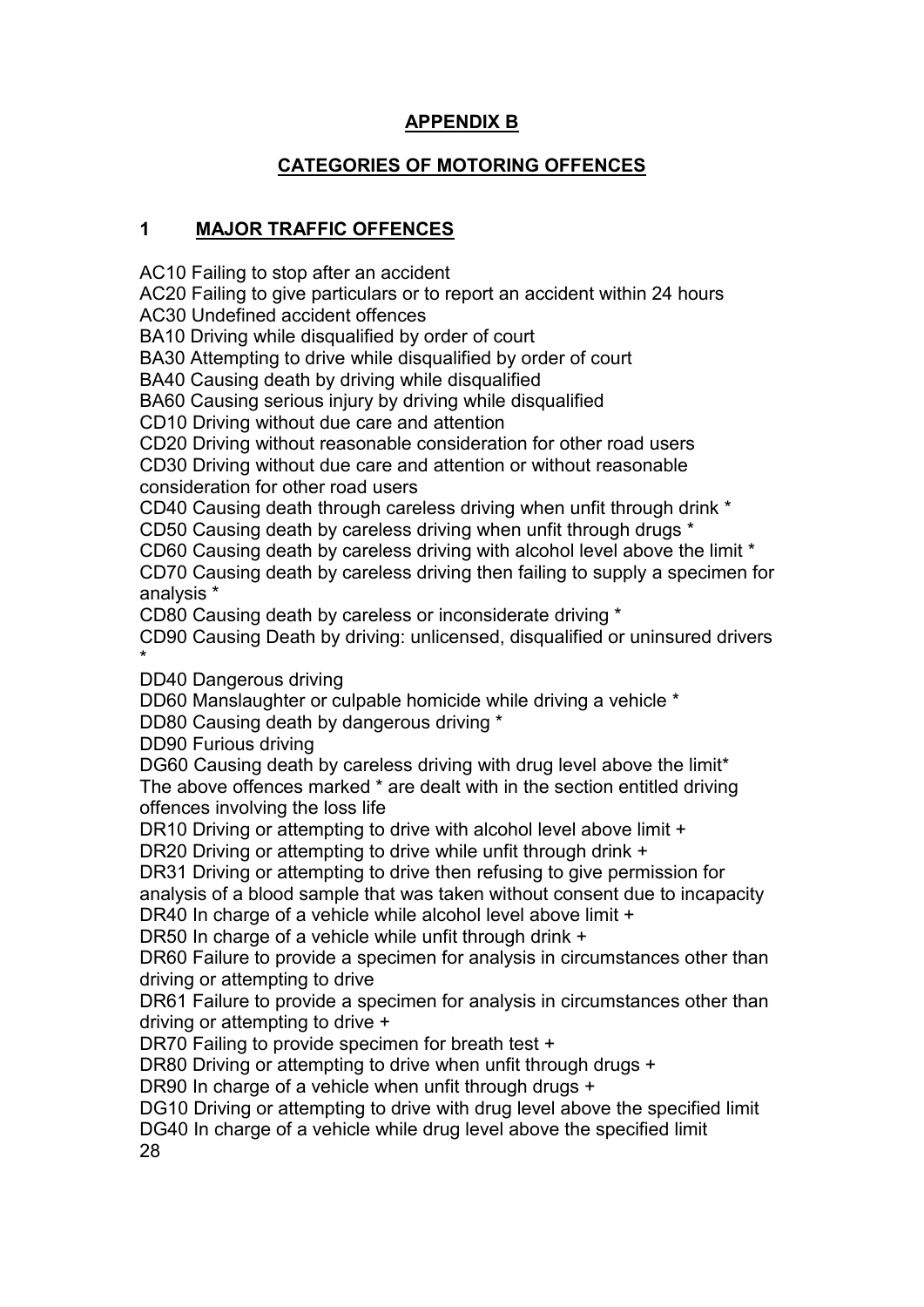The above offences marked + are dealt with in the section entitled alcohol and drugs

IN10 Using a vehicle uninsured against third party risks

LC20 Driving otherwise than in accordance with a licence

LC30 Driving after making a false declaration about fitness when applying for a licence

LC40 Driving a vehicle having failed to notify a disability

LC50 Driving after a licence has been revoked or refused on medical grounds MS50 Motor racing on the highway

UT50 Aggravated taking of a vehicle

TT99 Signifies a disqualification under the totting up procedure 12 or more points within three years

# **2. MINOR TRAFFIC OFFENCES**

CU10 Using vehicle with defective brakes

CU20 Causing or likely to cause danger by reason of use of unsuitable vehicle or using a vehicle with parts or accessories (excluding brakes,

steering or tyres) in a dangerous condition

CU30 Using a vehicle with defective tyre(s)

CU40 Using a vehicle with defective steering

CU50 Causing or likely to cause danger by reason of load or passengers

CU80 Using a mobile phone while driving a vehicle

MS10 Leaving a vehicle in a dangerous position

MS20 Unlawful pillion riding

MS30 Play street Offences

MS40 Driving with uncorrected defective eyesight or refusing to submit to a test

MS60 Offences not covered by other codes

MS70 Driving with uncorrected defective eyesight

MS80 Refusing to submit to an eyesight test

MS90 Failure to give information as to the identity of driver etc.

MW10 Contravention of Special Road Regulations (excluding speed limits)

PC10 Undefined contravention of Pedestrian Crossing Regulations

PC20 Contravention of Pedestrian Crossing Regulations with moving vehicle

PC30 Contravention of Pedestrian Crossing Regulations with stationary vehicle

SPl0 Exceeding goods vehicle speed limit

SP20 Exceeding speed limit for type of vehicle (excluding goods or passenger vehicles)

SP30 Exceeding statutory speed limit on a public road

SP40 Exceeding passenger vehicle speed limit

SP50 Exceeding speed limit on a motorway

SP60 Undefined speed limit offence

TS10 Failing to comply with traffic light signals

TS20 Failing to comply with double white lines

TS30 Failing to comply with a "Stop" sign

TS40 Failing to comply with direction of a constable/ warden

TS50 Failing to comply with traffic sign (excluding "Stop" sign, traffic lights or double white lines)